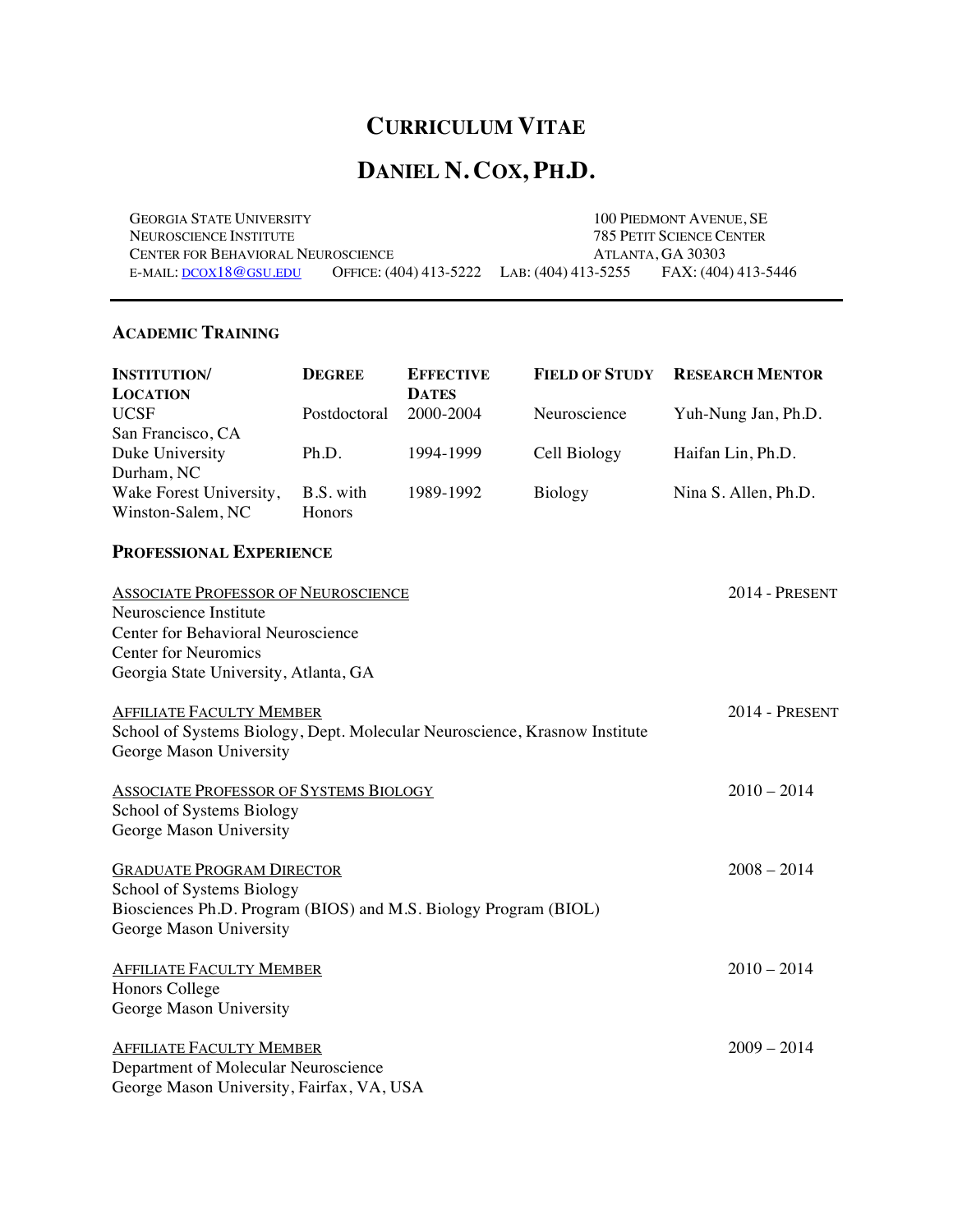|                                                       | <b>AFFILIATE FACULTY MEMBER</b><br>"G <sup>2</sup> " Advanced Biomedical Sciences Program                                                                                                                                                                                   | $2013 - 2014$ |
|-------------------------------------------------------|-----------------------------------------------------------------------------------------------------------------------------------------------------------------------------------------------------------------------------------------------------------------------------|---------------|
|                                                       | George Mason and Georgetown Universities $(G^2)$ Program)                                                                                                                                                                                                                   |               |
| George Mason University                               | DIRECTOR OF CONFOCAL AND CELLULAR IMAGING FACILITIES                                                                                                                                                                                                                        | $2006 - 2014$ |
| <b>ASSISTANT PROFESSOR</b><br>George Mason University | Dept. of Molecular and Microbiology<br>Krasnow Institute for Advanced Study                                                                                                                                                                                                 | $2004 - 2010$ |
|                                                       | <b>HOWARD HUGHES MEDICAL INSTITUTE RESEARCH ASSOCIATE</b><br>Laboratory of Professor Yuh-Nung Jan, Ph.D.<br>HHMI and Department of Physiology, UCSF, San Francisco, CA, USA.                                                                                                | $2003 - 2004$ |
|                                                       | <b>JANE COFFIN CHILDS POSTDOCTORAL FELLOW</b><br>Laboratory of Professor Yuh-Nung Jan, Ph.D.<br>HHMI and Department of Physiology, UCSF, San Francisco CA, USA                                                                                                              | $2000 - 2003$ |
|                                                       | <b>NIH PRE-DOCTORAL FELLOW</b><br>Laboratory of Professor Haifan Lin, Ph.D.<br>Department of Cell Biology, Duke University Medical Center, Durham, NC, USA.                                                                                                                 | $1994 - 1999$ |
| <b>RESEARCH TECHNICIAN</b>                            | Laboratory of Professor Gloria K. Muday, Ph.D.<br>Department of Biology, Wake Forest University, Winston-Salem, NC, USA.                                                                                                                                                    | $1992 - 1994$ |
|                                                       | <b>RESEARCH ASSISTANT - SENIOR UNDERGRADUATE THESIS</b><br>Laboratory of Professor Nina Stromgren Allen, Ph.D.<br>Department of Biology, Wake Forest University, Winston-Salem, NC, USA.<br>Video Microscopy Facility, Marine Biological Laboratories, Woods Hole, MA, USA. | $1990 - 1992$ |
|                                                       | <b>ACADEMIC HONORS AND AWARDS</b>                                                                                                                                                                                                                                           |               |
| 2014                                                  | Career Connection Faculty Award, University Career Services, GMU (1 of 20)<br>University-wide                                                                                                                                                                               |               |
| 2014                                                  | GMU Leadership Legacy Program (2014-15)                                                                                                                                                                                                                                     |               |
| 2014<br>2013                                          | Faculty Election to Phi Kappa Phi, George Mason Univ. Chapter<br>University Teaching Excellence Award, Center for Teaching & Faculty Excellence,<br>GMU (1 of 8 awarded University-wide) (http://ctfe.gmu.edu/awards/teaching-<br>excellence-award-winners/)                |               |
| 2012                                                  | National Award, Council on Undergraduate Research (CUR), Biology Division,<br>Outstanding Mentor Award (1 of 3 awarded nationally)                                                                                                                                          |               |
| 2012-13                                               | College of Science Teaching Excellence Award, GMU (1 of 3 awarded College-wide)                                                                                                                                                                                             |               |
| 2012                                                  | NIH ECR Program, Center for Scientific Review                                                                                                                                                                                                                               |               |
| 2012                                                  | Inaugural Office of Scholarship, Creative Activities and Research (OSCAR) Mentoring<br>Excellence Award (1 of 5 awarded University-wide), GMU (http://oscar.gmu.edu/fac-<br>staff/OSCAR-Mentor-Award-Winners.cfm)                                                           |               |
| 2012-13<br>2012                                       | Siemens and Intel STS Competition Mentor Awards (Suhas Gondi), GMU<br>Intel STS Mentor Award (Rithvik Prasannappa), GMU                                                                                                                                                     |               |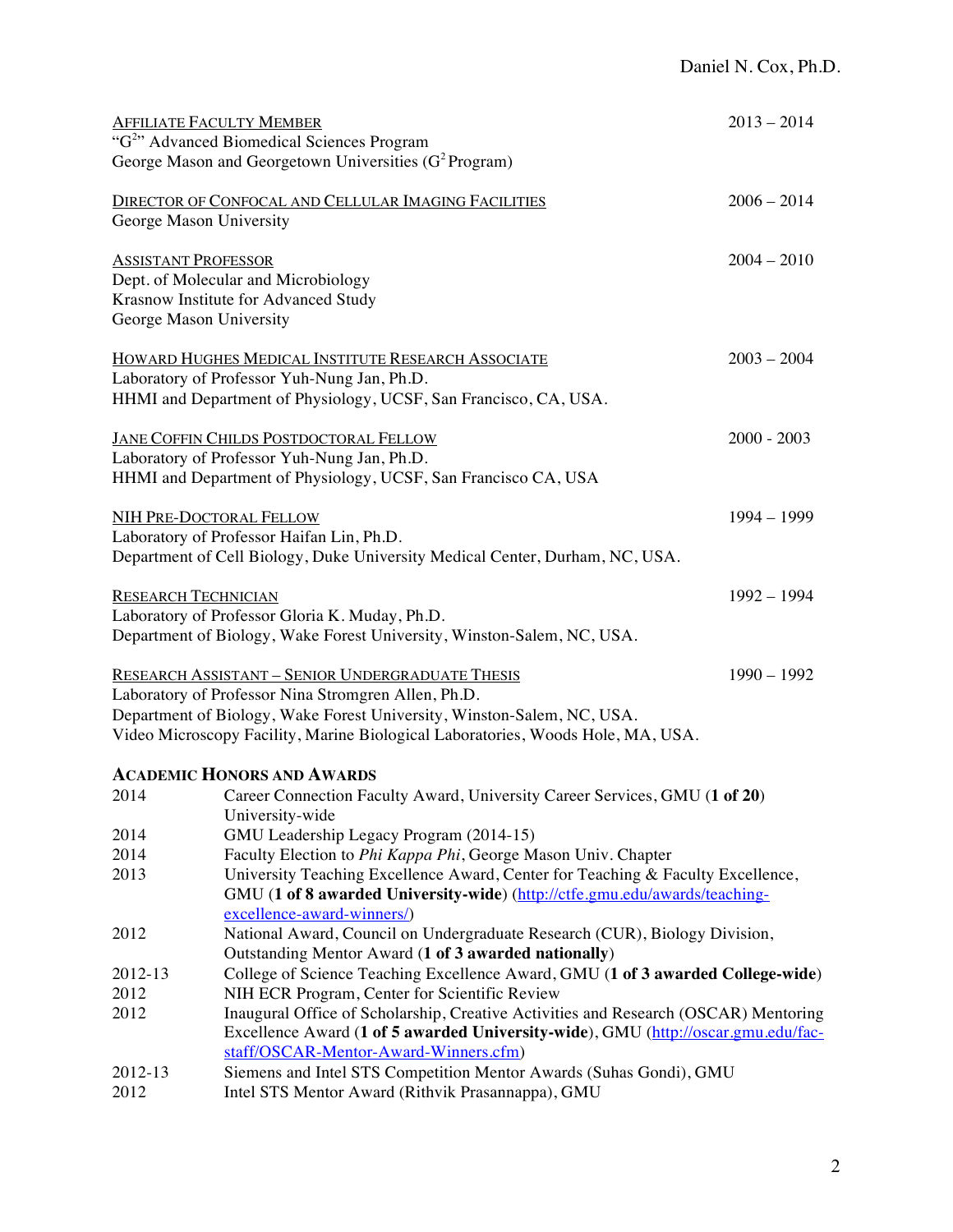| 2011      | J. Shelton Horsley Research Award, Highest Honor Bestowed by the Virginia            |  |
|-----------|--------------------------------------------------------------------------------------|--|
|           | Academy of Science (http://news.gmu.edu/articles/6766)                               |  |
| 2010-11   | College of Science Teaching Excellence Award, School of Systems Biology, GMU         |  |
| 2010      | Siemens Competition Mentor Award (Madhu Karamsetty), GMU                             |  |
| 2009-2010 | Siemens Competition and Intel STS Mentor Awards (Dennis Wang), GMU                   |  |
| 2007      | Society for Developmental Biology Faculty Travel Award, GMU                          |  |
| 2003-2004 | Howard Hughes Medical Institute Research Associate, UCSF                             |  |
| 2000-2003 | Jane Coffin Childs Postdoctoral Fellow, UCSF                                         |  |
| 2000      | NIH, NRSA F32 Postdoctoral Award (declined to accept Jane Coffin Childs), UCSF       |  |
| 2000      | Inaugural Harold M. Weintraub Graduate Student Award, Fred Hutchison Cancer          |  |
|           | Research Center (1 of 17 awarded internationally)                                    |  |
| 2000      | 1 <sup>st</sup> Runner-Up, Larry Sandler Memorial Award, Genetics Society of America |  |
| 1994-1999 | NIH Pre-doctoral Fellowship, Duke University                                         |  |
| 1993      | John Bowley Derieux Award for Research Excellence, Wake Forest University            |  |
| 1993      | Carolina Biological Supply Company Best Undergraduate Thesis Award,                  |  |
|           | Wake Forest University                                                               |  |
| 1993      | Alpha Epsilon Delta GAMMA Award for Research Excellence,                             |  |
|           | Wake Forest University                                                               |  |
| 1992      | Magna Cum Laude with Honors in Biology, Wake Forest University                       |  |
| 1992      | Howard Hughes Medical Institute Undergraduate Research Fellowship,                   |  |
|           | Wake Forest University                                                               |  |
| 1992      | Sigma Xi Research Award, Wake Forest University                                      |  |
| 1991      | Spires of Excellence Research Fellow, Wake Forest University                         |  |
| 1990-1992 | William L. Wyatt Scholar in Biology, Wake Forest University                          |  |

# **PROFESSIONAL MEMBERSHIPS**

- Genetics Society of America<br>• Society for Developmental Bi
- Society for Developmental Biology
- Society for Neuroscience
- Central Virginia Chapter of the Society for Neuroscience (CVCSN)<br>• Council on Undergraduate Research (CUR)
- Council on Undergraduate Research (CUR)
- Virginia Academy of Science
- *Sigma Xi* Scientific Research Society
- *Phi Beta Kappa*
- *Phi Kappa Phi*

# **PROFESSIONAL SERVICE**

# **EDITORIAL BOARDS AND JOURNAL REVIEWER**

- Editorial Board, *The Biological Bulletin*, Marine Biological Labs, Highwire Press
- Editorial Board, *Journal of Visualized Experiments*
- *ad hoc* reviewer for numerous journals including: *Current Biology, Science, Journal Visualized Experiments (JoVE), DNA and Cell Biology, Frontiers in Cellular Neuroscience, PLoS ONE; PLoS GENETICS, BMC Neuroscience; Genetics, Development*

# **GRANT STUDY SECTIONS AND FELLOWSHIP COMPETITIONS**

- NIH ECR CSR (2) Study Section (NDPR/MDCN)
- Wellcome Trust, UK, Invited Grant Reviewer
- Israel Science Foundation, Invited Grant Reviewer
- National Science Foundation, MRI Study Section, *ad hoc* review panelist<br>• National Science Foundation Graduate Research Fellowshin Review Pan
- National Science Foundation, Graduate Research Fellowship, Review Panelist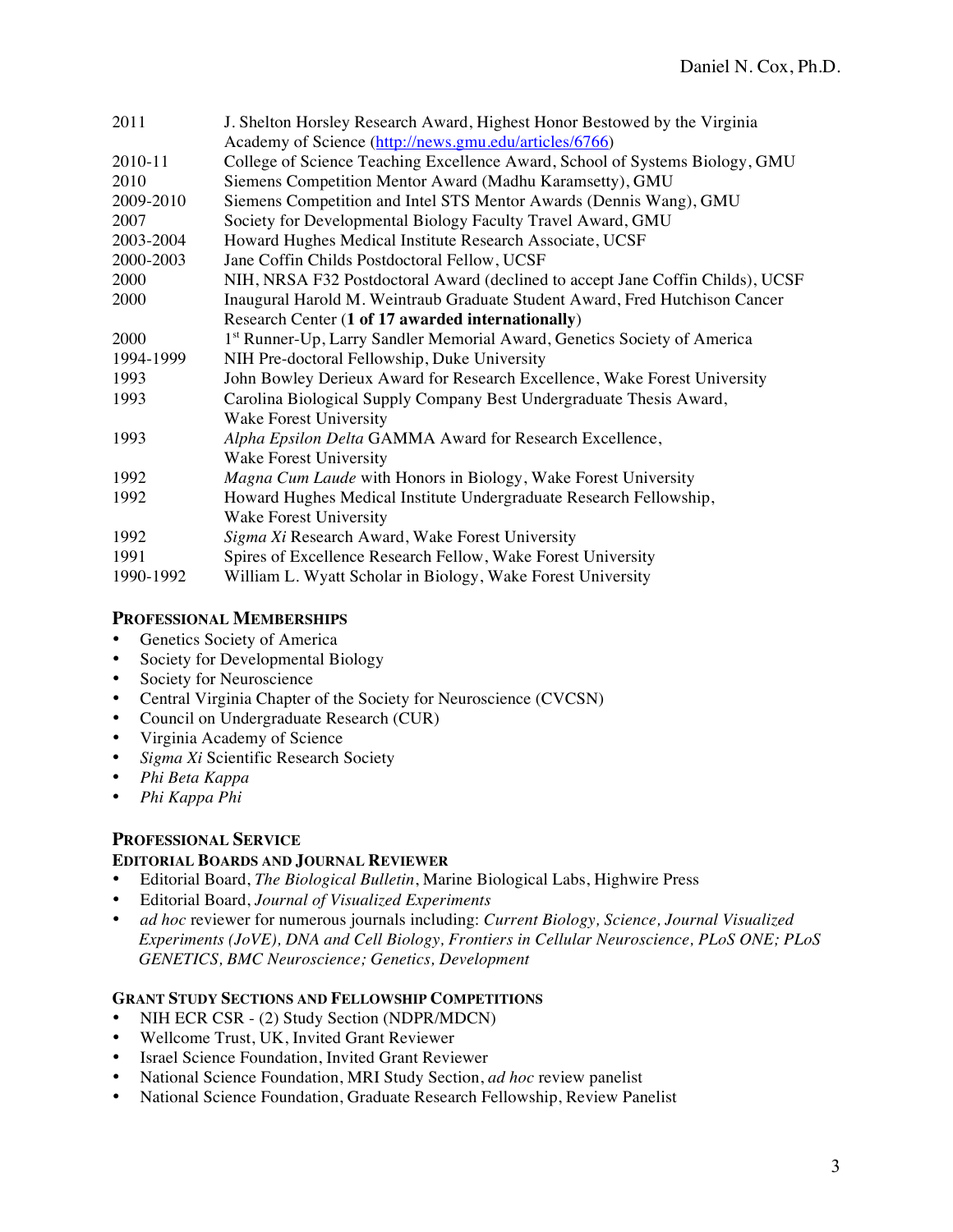- SMART (Science, Mathematics and Research for Transformation) Fellowship, Dept. of Defense, Review Panelist
- National Defense Science & Engineering Graduate Fellowship, Dept. of Defense, Review Panelist
- Research Committee Member, Virginia Academy of Sciences (2012-2015)

# **UNIVERSITY SERVICE (GMU)**

- Graduate Program Director, Biosciences Ph.D. and M.S. Biology Programs (2008-Present)<br>• Director Confocal & Cellular Imaging Facilities (2006-Present)
- Director, Confocal & Cellular Imaging Facilities (2006-Present)
- Chair, Life Sciences & MMB Committee on Space and Resources (2008-2010)
- Chair, SACS Review Committee for Biosciences Ph.D. and M.S. Biology
- Chair, Graduate Program Curriculum Committee, School of Systems Biology
- Chair, Promotion and Tenure Committee, School of Systems Biology (2011-14)
- Chair, Neuroscience Advisory Council (NAC) (2014-15)
- Krasnow Institute for Advanced Study, Level 1 and 2, Promotion and Tenure Committee (2012-15)
- Acting Director, Neuroscience Ph.D. program (starting Jan. 2013 Fall 2013)
- College of Science, Academic Program Review Committee, Provost Appointee
- College of Science Curriculum Committee, Dept. Representative<br>• Biology (B A /B S ) Undergraduate Steering Committee
- Biology (B.A./B.S.) Undergraduate Steering Committee
- Neuroscience (B.A./B.S.) Undergraduate Steering Committee
- USA Science and Engineering Festival Steering Committee, 2010
- University Committee on Intellectual Property
- Biosciences (BIOS) and Biology (MS) Graduate Admissions Committee
- Director's Advisory Committee, School of Systems Biology
- Director's Advisory Committee, Krasnow Institute for Advanced Study
- Medical Sciences Advisory Committee (MSAC)
- Executive Member, College of Science Representative, Neuroscience Advisory Council (NAC)
- *Students As Scholars* QEP Subcommittee, Student Scholarly Activities (2012-Present)
- Treasurer, George Mason University Chapter, *Sigma Xi* Scientific Research Society (2011-13)<br>• Teaching Excellence Award Committee Center for Teaching & Faculty Excellence (2013-14)
- Teaching Excellence Award Committee, Center for Teaching & Faculty Excellence (2013-14)

# **COMMUNITY SERVICE**

- Guest Lecturer, Arlington Learning in Retirement Institute, Stem Cell Biology
- Guest Lecturer, Osher Lifetime Learning Institute, Stem Cells and Regenerative Medicine
- Guest Lecturer, Osher Lifetime Learning Institute, Modern Methods in Neuroscience
- Guest Lecturer, Northern Virginia Community College
- Grand Prize Judge, Virginia Regional and State High School Science Fair Competitions
- Science Fair Judge, Academy of Science, Loundon, VA
- Mentor, Aspiring Scientists Summer Internship Program (ASSIP) (GMU)
- *USA Science and Engineering Festival*

# **TEACHING EXPERIENCE** (\*-indicates new course developed)

# **UNDERGRADUATE LECTURE COURSES:**

**BIOL 213** – Cell Structure and Function (S'07; F'08; S'09) **–** Intro course for Biology majors

**BIOL 311** – General Genetics (S'08)

**BIOL 417** – Stem Cell Biology and Regenerative Medicine (\*) (Sum'07-'13)

**BIOL 435** – Developmental Biology (\*) (S'12)

# **UNDERGRADUATE INDIVIDUALIZED INSTRUCTION COURSES (EXPERIENTIAL LEARNING):**

**BIOL 493** – Honors Research in Biology (F'09; S'11; S'12; S'13; F'13; S'14) **BIOL 495** – Directed Studies in Biology (F'06; S'11)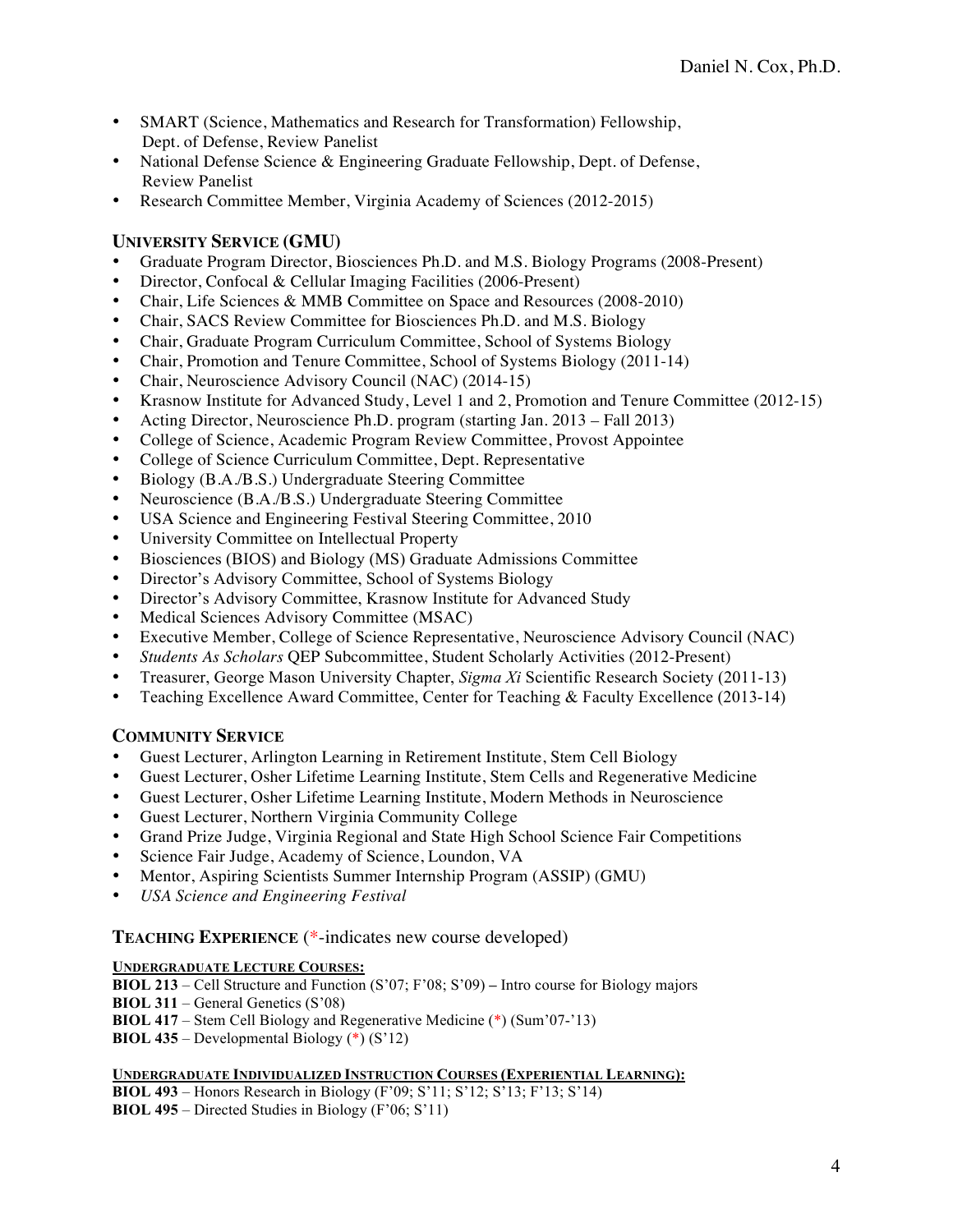**BIOL 497** – Special Problems in Biology (F'06; S'07; S'09; Sum'10; F'10; S'11; Sp'12; Sum'12) **BIOL 499** – Research in Biology (\*) (Research Semester) (F'12; F'13)

#### **GRADUATE LECTURE COURSES:**

**BIOL 508** – Stem Cells and Regenerative Medicine (\*) (Sum'06-'08)

**BIOL 682** – Advanced Eukaryotic Molecular Cell Biology (\*) (S'08; F'09; F'10; F'11'; F'12; F'13)

**BIOL 691** – Current Topics in Biology – Eukaryotic Cell (\*) (S'06)

**BIOL 695 / BIOS 704** – Topics in Biosciences – Small RNA Biology (\*) (F'07)

**BIOL 695 / BIOS 704** – Topics in Biosciences – Cell Polarity and Asymmetry (\*) (F'05; S'10)

**BIOL 695 / BIOS 704** – Topics in Biosciences – Stem Cell Biology (\*) (S'05)

**BIOS 744** – Molecular Genetics (F'07)

**BMED 614** – Introduction to Neuroscience ( $G^2$  MS Program in Biomedical Sciences) (\*) (S'14)

#### **GRADUATE INDIVIDUALIZED INSTRUCTION COURSES (EXPERIENTIAL LEARNING):**

**BIOL 693** – Directed Studies in Biology (Sum'06; F'09; S'11; F'11; S'12; F'12; S'13; F'13; S'14)

**BIOS 703** – Laboratory Rotation (S'07; F'08; F'13; S'14)

**BIOL 793** – Research in Biology (F'07; F'11; S'13; S'14)

**BIOL 798** – Masters Research Project (Sum'06; S'11; F'11; S'13; F'13)

**BIOL 799** – Thesis (Masters) (S'08; Sum'08; S'10; Sum'10; F'12; F'13; S'14)

**BIOS 898** – Directed Studies in Biosciences (F'06; S'07; F'07; F'08; Sum'09; F'09; S'10; S'11; S'12; F'13; S'14)

**BIOS 899** – Directed Research in Biosciences (S'07; F'07; F'08; S'09; F'09; S'10; F'10; S'11; F'11; S'12; S'14)

**BIOS 998** – Doctoral Dissertation Proposal (every Fall/Spring 2007-Present)

**BIOS 999** – Doctoral Dissertation Research (F'08; S'09; F'09; S'10; F'10; S'11; Sum'11; F'11; S'12; S'13; Sp'14)

**NEUR 703** – Laboratory Rotation (F'07; S'08; F'08; S'10; S'11; F'11; S'12; Sum'12; F'12; S'13; F'13)

**NEUR 996** – Directed Readings and Research (F'12; S'13; F'13; S'14)

**NEUR 998** – Doctoral Dissertation Proposal (S'13; F'13; S'14)

**BINF 796** – Directed Readings and Research (F'11)

**BINF 799** – Thesis (Masters) (F'11; S'12; F'12; S'13)

**BINF 996** – Directed Studies in Bioinformatics (F'13; S'14)

**BINF 998** – Doctoral Dissertation Proposal (S'14)

#### **REGULAR UNDERGRADUATE AND GRADUATE GUEST LECTURES (ALL AT GMU):**

**HNRS 110** – Research Methods Colloquium, Honors Program

**NEUR 201** – Introduction to Neuroscience

**NEUR 410** – Current Topics in Neuroscience

**NEUR 709** – Neuroscience Seminar

**BIOL 494** – Honors in Biology Seminar

**BIOS 701** – Biochemical Systematics

**BIOS 702** – Research Methods

**NSCI 327** – Cellular, Neurophysiological and Pharmacological Neuroscience

**NSCI 461** – Current Topics in Neuroscience

**BINF 732** – Genomics

#### **MENTORSHIP AND TRAINING**

#### **CURRENT POSTDOCTORAL FELLOWS**

1. Ruben Armananzas, Ph.D. (Dec. 2013-Present) (co-directed with Dr. Giorgio Ascoli)

### **CURRENT DOCTORAL STUDENTS**

- 1. Sarah A. Trunnell (2010-Present), Biosciences Ph.D.
- 2. Surajit Bhattacharya (2012-Present), Bioinformatics & Computational Biology Ph.D.
- 3. Sarah Clark (2012-Present), Neuroscience Ph.D.
- 4. Ravi Das (2013-Present), Biosciences Ph.D.
- 5. Shatabdi Bhattacharjee (2013-Present), Biosciences Ph.D.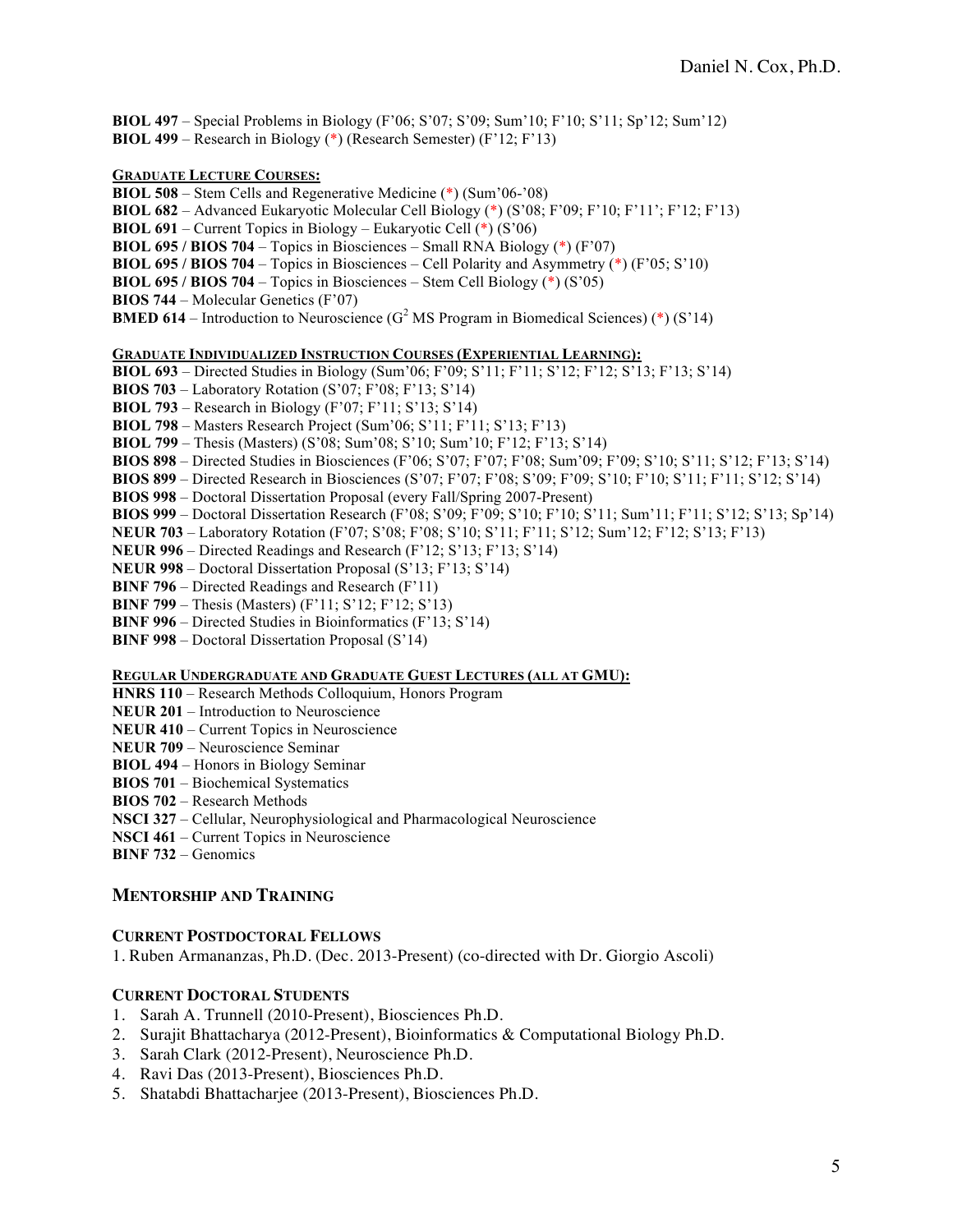## **CURRENT MASTERS STUDENTS**

- 1. Myurajan Rubaharan (2012-Present) Accelerated BS/MS Biology
- 2. Kevin Armengol, M.S. Biology, (2012-Present)
- 3. Atit Patel, M.S. Biology, (2013-Present)
- 4. Lacey L. Graybeal (2011-2014), M.S. Biology, Neuroscience concentration

## **FORMER DOCTORAL STUDENTS (WITH CURRENT AFFILIATIONS)**

- 1. Mikolaj J. Sulkowski, Ph.D. (2006-2010), Postdoctoral Fellow, National Institutes of Health
- 2. Valerie A. Buckley-Beason, Ph.D. (2006-2010), Biologist/Forensic Examiner, FBI
- 3. Eswar Prasad Ramachandran Iyer, Ph.D. (2007-May, 2012), Postdoctoral Fellow, George Mason Univ., Postdoctoral Fellow, Wyss Institute, Harvard University (June, 2013)
- 4. Vincent A. Hermoso, Ph.D. (2007-2012), Adjunct Faculty, Dept. of Biology, George Mason University
- 5. Srividya Chandramouli Iyer, Ph.D. (2008-2013), Postdoctoral Fellow, Cox Lab, Postdoctoral Fellow, Whitehead Institute, MIT (April, 2014)

## **FORMER MASTERS STUDENTS (WITH CURRENT AFFILIATIONS)**

- 1. Erin J. Lind, M.S. Biology, (2005-2007), Faculty Res. Asst., College Veterinary Med., Oregon State Univ.
- 2. Aravinda Kuntimaddi, M.S. Biology (2006-2008), Ph.D. candidate, University of Virginia
- 3. Sarah A. Trunnell, M.S. Biology, (2008-2010), Ph.D. candidate, George Mason University
- 4. Jamin Letcher, M.S. Biology, (2008-2011), Asst. Professor, Northern VA Comm. College
- 5. Jaimin Patel, M.S. Bioinformatics & Computational Biology, (2011-2012), Novartis, Cambridge, MA
- 6. Farheen Shaikh, M.S. Biology, (2010-Jan. 2013), Research Technician, NY Genome Center
- 7. Lola Ulomi, M.S. Biology, (2012-2013), applying to Medical School
- 8. Brian Kang, M.S. Biology, (2012-2013), St. Louis School of Medicine, St. Louis, MO
- 9. Shruthi Sivakumar, M.S. Biology (2011-14), Research Staff, Biology Dept., GMU

#### **CURRENT AND FORMER UNDERGRADUATE RESEARCH ASSISTANTS (2006 – PRESENT)**

- 1. Christina McCray (2006-2008), Research Specialist, American Type Culture Collection
- 2. Jonathan Green (2006), Research Specialist, Covance Laboratories
- 3. Irene Fanous Kamel (2006), Clinical Research Specialist, Washington DC Veterans Affairs Medical Center
- 4. Riaz Shinwari (2008-2009), MS in Biomedical Sciences, VCU, Currently enrolled at VCU Medical School
- 5. Mathieu Kurosawa (2009-2011), Research Tech., Institute Pasteur, Paris, France (applying to medical school)
- 6. Myurajan Rubaharan (2009-2012), Currently enrolled in M.S. Biology, GMU
- 7. James Boddu (2009-2011), ER Scribe, INOVA Fairfax Hospital, accepted to George Washington Med School
- 8. Blaz Peck-Hanley (2009-2010), (PhD student at Georgetown University)
- 9. Maximillian Garland (2010-2011) (Entrepreneur, Bright Futura, www.brightfutura.com)
- 10. Luis Sullivan (2010-2013), NIH Pre-doctoral IRTA, Laboratory of Dr. Chi-hon Lee, NICHD/NIH (2013-14); PhD student, Laboratory of Dr. Chris Doe, Institute of Neuroscience, University of Oregon (2014-Present)
- 11. Rahma Abdilleh (2010-2011), (BS Biology major, applying to graduate school in Speech Pathology)
- 12. Sean Saadat (2010-2011), (BS, Biology; early med school acceptance at George Washington University)
- 13. Shruti Kumbhar (2010-2011), (BS Biology major, applying to graduate school)
- 14. Vihitha Thota (2010-2014), (BS Biology major; VCU School of Medicine)
- 15. Shaurya Prakash (2010-2014), (BS Biology major); UVa School of Medicine
- 16. Kaitlin Grainger (2011-2012), (BS Biology major; applying to med school)
- 17. Lola Ulomi (2011-2012), BS Biology major; Currently enrolled in M.S. Biology, GMU
- 18. James Wiseman (2011-2012), BS Biology major; MS Forensics, GMU, Fall 2012
- 19. Yukting Lau (2010-2012) (BS Biology major)
- 20. Wahaj Choudhary (2011-2012) (BS Biology major)
- 21. Waleed Osman (2011-2012) (BS Neuroscience major), Research Tech, Laboratory of Dr. Albert Cardona, Janelia Farm Research Campus, HHMI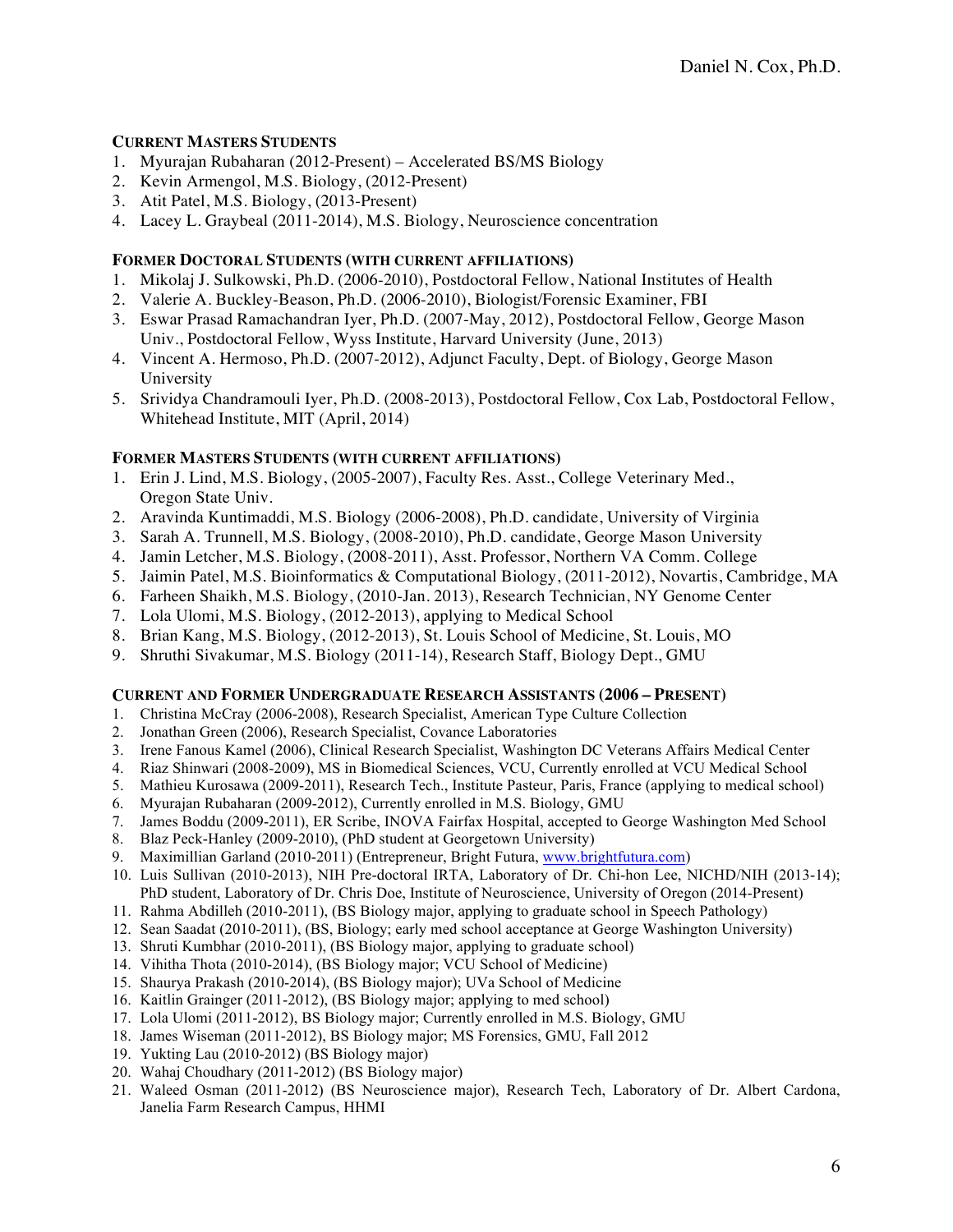- 22. Francis Aguisanda (2011-2014) (BS Biology major), NIH Pre-doctoral IRTA, Lab of Dr. Ben White, NIMH
- 23. Puviharan Harendra (2011-2012) (BS Biology major, Med Tech, concentration)
- 24. Garrett Smith (2012-2013) (BS Biology major)
- 25. Hinduja Nallamalla (2012-2013) (BS Biology major)
- 26. Sara El-Ashaal (2012) (BS Biology major; applying to medical school)
- 27. Atit Patel (2012-2013) (BS Biology major; Research Semester student), M.S. Biology, George Mason Univ.
- 28. Shalini Boddu (2012-Present) (BS Biology major)
- 29. Caroline Thomas (2012-Present) (BS Biology major); early admission to George Washington Medical School
- 30. Hyun Sung (2013-2014) (BS Neuroscience major)
- 31. Katharine Dickson (2013) (BS Biology major, Research Semester student), applying to PhD programs
- 32. M. Jennifer Van (2013-Present) (BS Computer Science and Biology major)
- 33. Claire E. Johnson (2014) (BS Biology major)

#### **HIGH SCHOOL INTERNS (WITH CURRENT AFFLIATIONS)**

- 1. Kathleen Ferraren, Thomas Jefferson High School (2007), College of William and Mary
- 2. Arvind Thiagarajan, Thomas Jefferson High School (2007), MIT
- 3. Dennis Wang, Thomas Jefferson High School (2008-2010), Yale University
- 4. Madhu Karamsetty, Thomas Jefferson High School (2010-2011), Meyerhoff Scholar, UMBC
- 5. Rithvik Prasannappa, Thomas Jefferson High School (2010-2012), Washington University, St. Louis
- 6. Shalini Boddu, Ad Fontes Academy (2011), George Mason University
- 7. Suhas Gondi, Thomas Jefferson High School (2012-13), Moog Scholar, Washington Univ., St. Louis
- 8. Saniya Suri, Thomas Jefferson High School (2012), Washington Univ., St. Louis

#### **POST-GRADUATE TRAINEES**

1. Ramakrishna Meduri, M.S. Bioinformatics (2009-2012)

#### **FORMER POST-DOCTORAL FELLOWS (WITH CURRENT AFFILIATIONS)**

- 1. Srividya Chandramouli Iyer, Ph.D. (May 2013-April 2014), Whitehead Institute, MIT (Laboratory of Susan Lindquist, Ph.D., Apr. 2014-Present)
- 2. Eswar Prasad Ramachandran Iyer, Ph.D. (May 2012-May 2013), Harvard University (Laboratory of George Church, Ph.D., June 2013-Present)
- 3. Mikolaj J. Sulkowski, Ph.D. (2010), NICHD/NIH (Laboratory of Mihaela Serpe, Ph.D., Oct. 2010- Present)

#### **CURRENT DISSERTATION COMMITTEE MEMBER – DOCTORAL STUDENTS**

| 1. Sarah Hawes (NEUR) – George Mason University    | $2012 -$ Present |
|----------------------------------------------------|------------------|
| 2. Moushimi Amaya (BIOS) – George Mason University | $2013 -$ Present |
| 3. Kelly Hamilton (NEUR) – George Mason University | $2013 -$ Present |

4. R. Logan Murphay (BIOS) – George Mason University 2013 – Present

## **CURRENT THESIS COMMITTEE MEMBER – MASTERS STUDENTS**

| 1. Huizhi Liang (BIOL)<br>2. Andrew Chay (BIOL)<br>3. Benjamin Matthew Williamson (James Madison Univ. – External member)    | $2012 -$ Present<br>$2014 -$ Present<br>$2014 -$ Present |
|------------------------------------------------------------------------------------------------------------------------------|----------------------------------------------------------|
| <b>FORMER DISSERTATION COMMITTEE MEMBER - DOCTORAL STUDENTS</b><br>1. Theodor V. Jordan, Ph.D., Env. Science & Public Policy | $2004 - 2005$                                            |

2. Alyson R. Yoder, Ph.D., Biodefense 2005 – 2007 3. Dhritiman Vijay Mukherjee, Ph.D., Biosciences 2006 – 2009 4. Mohammed Jarrar, Ph.D., Biosciences 2006 – 2007<br>
5. Jeremy Kelly, Ph.D., Biosciences 2006 – 2010 5. Jeremy Kelly, Ph.D., Biosciences 2006 – 2010<br>6. Margaret Emblom-Callahan, Ph.D., Biosciences 2006 – 2010 6. Margaret Emblom-Callahan, Ph.D., Biosciences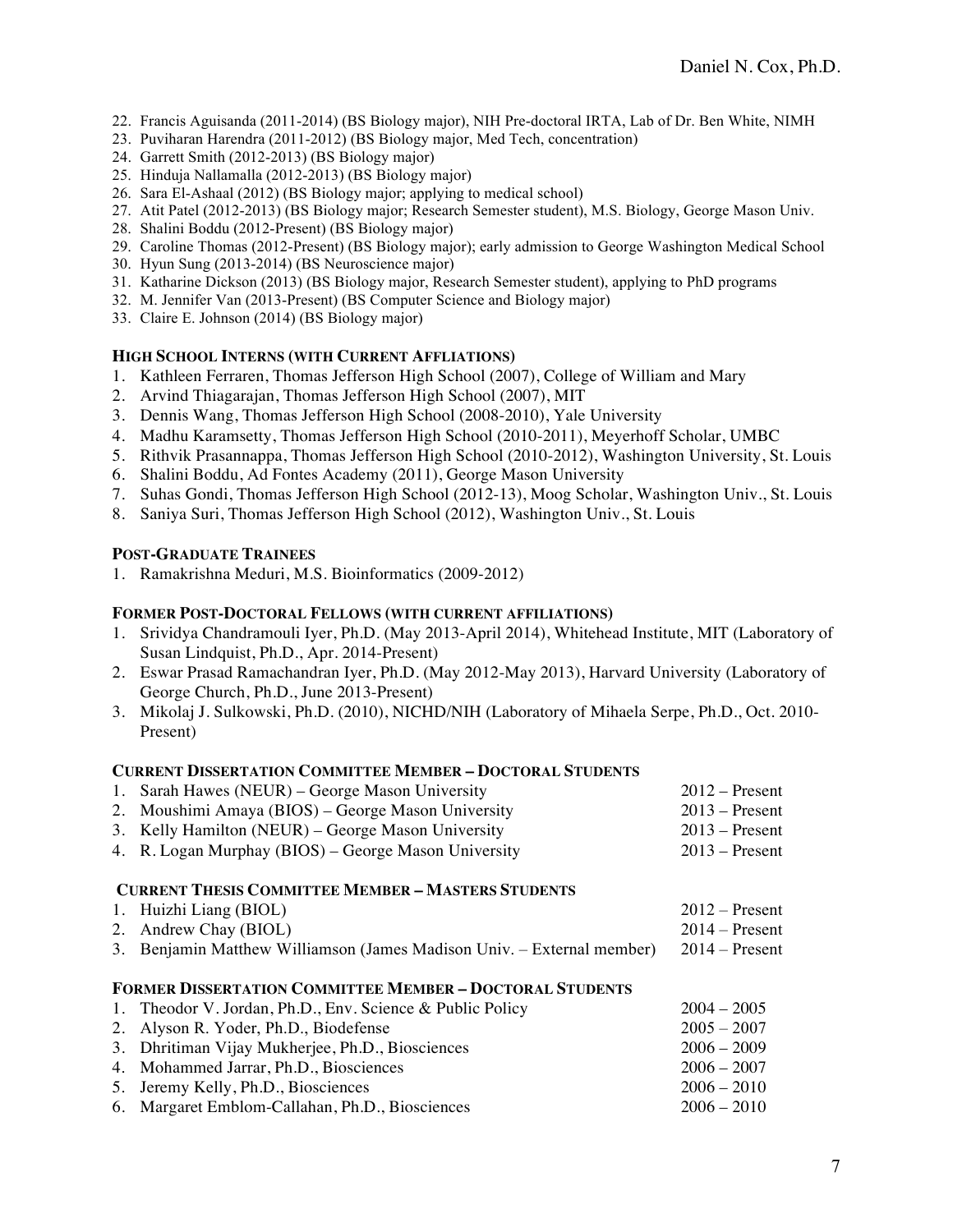|    | 7. Mantej Chhina, Ph.D., Biosciences                         | $2008 - 2010$ |
|----|--------------------------------------------------------------|---------------|
| 8. | Bridget McCloud, Ph.D., Biosciences                          | $2006 - 2011$ |
|    | 9. Laura Locklear, Ph.D., Biosciences                        | $2006 - 2011$ |
|    | 10. Weifeng Wang, Ph.D., Biosciences                         | $2009 - 2012$ |
|    | 11. Ramya Sundarajan, Ph.D., Biosciences                     | $2006 - 2012$ |
|    | 12. Nachiket Dharker, Ph.D., Biosciences                     | $2006 - 2012$ |
|    | 13. Robert Hallenberg, Ph.D., Biosciences                    | $2008 - 2012$ |
|    | 14. Yvette Connell-Albert, Ph.D., Biosciences                | $2006 - 2012$ |
|    | 15. Rebekah Evans, Ph.D., Neuroscience                       | $2008 - 2013$ |
|    | 16. Emily Stoneham, Ph.D., Neuroscience                      | $2010 - 2014$ |
|    | 17. Jacob Nordman, Ph.D., Neuroscience                       | $2010 - 2014$ |
|    | 18. Dan Ehlinger, Ph.D., Cognitive & Behavioral Neuroscience | $2012 - 2014$ |
|    | 19. Irene Guendel, Ph.D., Biosciences                        | $2012 - 2014$ |
|    | 20. Erin Sanders, Ph.D., Neuroscience                        | $2008 - 2014$ |

#### **FORMER THESIS COMMITTEE MEMBER – MASTERS STUDENTS**

| 1. Lance Batchlor, M.S. (BIOL)      | $2006 - 2008$ |
|-------------------------------------|---------------|
| 2. Stephanie Pylypko, M.S. (BIOL)   | $2006 - 2007$ |
| 3. Holly Antony, M.S. (BIOL)        | $2007 - 2009$ |
| 4. Jessica Keating, M.S. (BIOL)     | $2007 - 2009$ |
| 5. Amanda Zirzow, M.S. (BIOL)       | $2009 - 2010$ |
| 6. Thuy Phuong T. Tran, M.S. (BIOL) | $2011 - 2013$ |
| 7. Steve St. John, M.S. (BIOL)      | $2012 - 2013$ |
| 8. Tim Kim (BIOL)                   | $2013 - 2014$ |
| 9. P. Lorenzo Bozzelli (PSYC)       | $2013 - 2014$ |

## **SELECTED HONORS AND AWARDS FOR GRADUATE/UNDERGRADUATE/HIGH SCHOOL STUDENTS**

- Mariann and Bruce Johnson Award: Shaurya Prakash and Vihitha Thota (2014)
- Senior Award Biology Department: Francis Aguisanda (2014)
- OSCAR Student Excellence Award: Francis Aguisanda (2014)
- College of Science Undergraduate Research Colloquium (2014): Jennifer Van (1<sup>st</sup> Place); Caroline Thomas  $(2<sup>nd</sup> Place)$  awards, University-wide.
- Spring 2014 URSP Travel Awards: Francis Aguisanda, Caroline Thomas
- NIH Intramural Research Training Award (IRTA): Francis Aguisanda (2014-2015)
- Moog Scholarship, Washington University St. Louis: Suhas Gondi (2013)
- $4<sup>th</sup>$  Place at ISEF in Cellular and Molecular Biology: Suhas Gondi (2013). International competition.
- OSCAR Student Excellence Award: Luis Sullivan (2013)
- Senior Award, Undergraduate Program in Biology: Atit Patel (2013)
- School of Systems Biology Impact Award: Srividya Chandramouli Iyer (2013)
- NIH Intramural Research Training Award (IRTA): Luis Sullivan (2013-2014)
- "Best Poster" at 2013 Central Virginia Chapter of the Society for Neuroscience meeting: Francis Aguisanda
- **(14**) Undergraduate Research Scholars Program (URSP) Award Winners (2009-2014): Riaz Shinwari, Myurajan Rubaharan, Luis Sullivan, James Boddu, Waleed Osman, Mathieu Kurosawa, Maximillian Garland, Vihitha Thota, Shaurya Prakash, Francis Aguisanda, Atit Patel; Caroline Thomas; Minh Jennifer Van; Hyun Sung (**each at \$1,500**) (note: selected students received multiple awards).
- Spring 2013 URSP Travel Award: Francis Aguisanda
- Fall 2011 URSP Travel Awards: Waleed Osman, Myurajan Rubaharan, Luis Sullivan
- Spring 2012 URSP Travel Awards: Myurajan Rubaharan, Luis Sullivan
- AY '11-'12 OSCAR Fellows: Myurajan Rubaharan, Luis Sullivan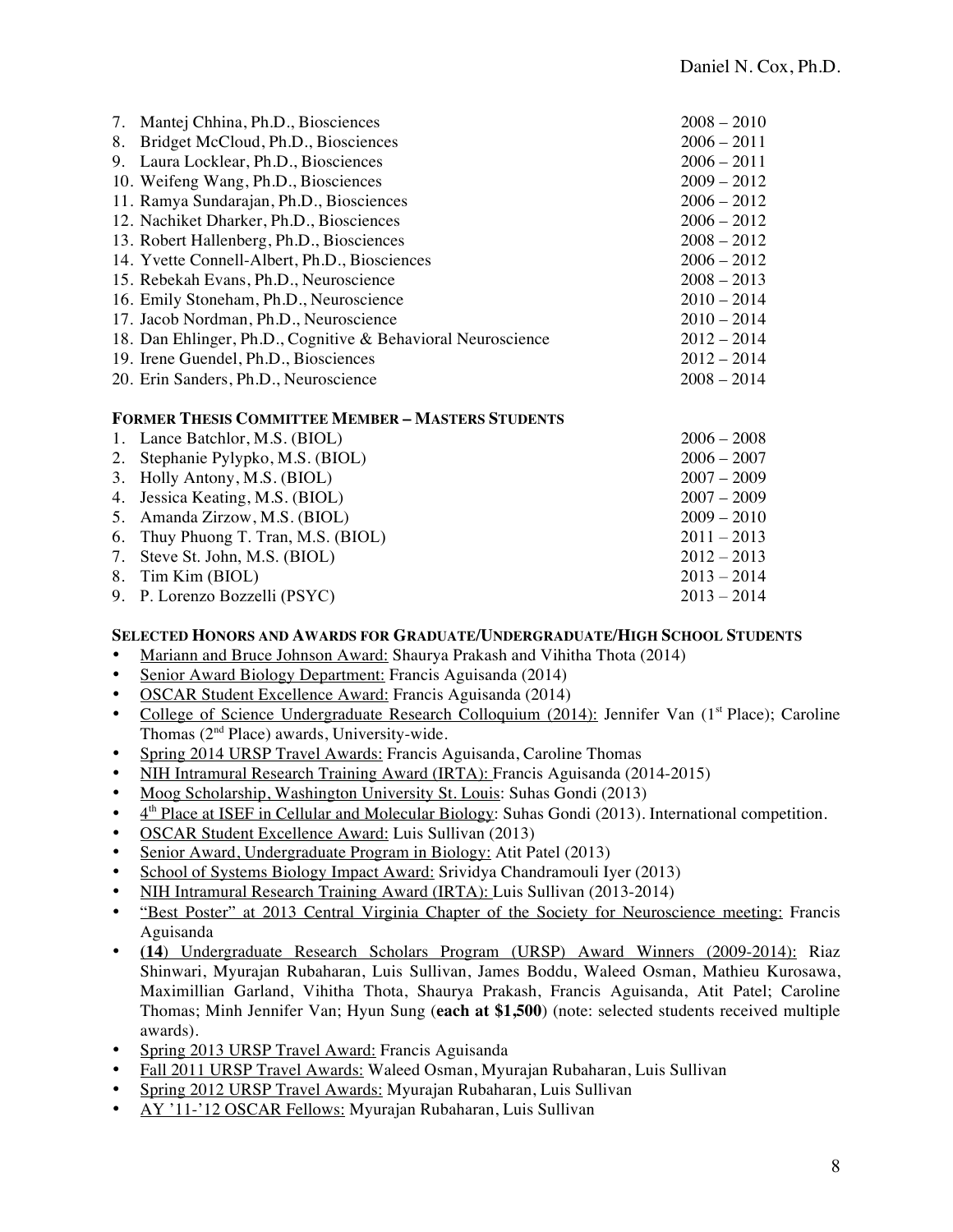- AY '12-'13 OSCAR Fellows: Luis Sullivan (UG); Myurajan Rubaharan (Grad)
- AY '13-'14 OSCAR Fellows: Francis Aguisanda (UG); Myurajan Rubaharan (Grad)
- AY '14-'15 OSCAR Fellow: Caroline Thomas (UG)
- 2011 College of Science Keynote Speaker, Undergraduate Research Colloquium: M. Rubaharan
- 2012 College of Science Keynote Speaker, Undergraduate Research Colloquium: L. Sullivan
- 2011 *Sigma Xi* Grant-in-Aid-of-Research Award: Myurajan Rubaharan
- "Best Poster in Category Award" at National *Sigma Xi* Research Meeting: Myurajan Rubaharan
- Faculty Award for Outstanding UG Research: (2012) Myurajan Rubaharan
- OSCAR Full-time Summer Research Fellowship: (2012) Luis Sullivan **(\$5,000 award**)
- Competitive Research Semester Grant Award: (2012) Atit Patel **(\$3,000 award**)
- Competitive Research Semester Grant Award: (2013) Katharine Dickson (**\$3,000 award**)
- Outstanding Graduate Student Research Award: Eswar Iyer, Ph.D. (2012)
- Outstanding Graduate Student Teaching Award: Eswar Iyer, Ph.D. (2012)
- Osher Lifetime Learning Institute Scholarship: Eswar Iyer, Ph.D. (2012)
- School of Systems Biology Impact Award: Srividya Chandramouli Iyer (2012)
- **(2)** Doctoral Dissertation Completion Grants: Vincent Hermoso (2011); Srividya C. Iyer (2012)
- (**4)** Intel Science Talent Search and Siemens Competition National Semi-Finalists: (2009-2012): Dennis Wang, Madhu Karamsetty, Rithvik Prasannappa, Suhas Gondi

# **EXTERNAL COLLABORATORS**

- 1. Michael J. Galko, Ph.D., University of Texas, MD Anderson Cancer Center
- 2. Eric C. Lai, Ph.D., Memorial Sloan-Kettering, NY
- 3. Daniel Kalderon, Ph.D., Columbia University
- 4. Judith Kassis, Ph.D., NICHD/NIH
- 5. Chi-Hon Lee, M.D., Ph.D., NICHD/NIH
- 6. Susan R. Halsell, Ph.D., James Madison University
- 7. Adrian W. Moore, Ph.D., RIKEN Brain Science Institute, Japan

# **INTERNAL COLLABORATORS (GEORGE MASON UNIVERSITY)**

- 1. Giorgio Ascoli, Ph.D., Dept. of Molecular Neuroscience
- 2. Nadine Kabbani, Ph.D., Dept. of Molecular Neuroscience
- 3. Jane Flinn, Ph.D., Dept. of Psychology
- 4. Emanuel Petricoin III, Ph.D., Center for Applied Proteomics & Molecular Medicine
- 5. Huzefa Rangwala, Ph.D., Dept. of Computer Science

# **PATENTS**

1. Iyer, E.P.R., **Cox, D.N.** and George Mason University. Tissue Sample Preprocessing Methods and Devices. U.S. Patent No. 8,062,861 B2. Patent Cooperation Treaty Patent Application Number PTC/US2009/34608.

This device has been contracted for distribution by KeraFAST. Negotiations in place in license this technology to Electron Microscopy Sciences (EMS), Hatfield, PA.

# **COPYRIGHTS**

• **Cox, D.N.** (1999). Function of the *Drosophila piwi* gene in the self-renewing division of germline stem cells and in germline development. Ph.D. Dissertation, Duke University, Durham, NC.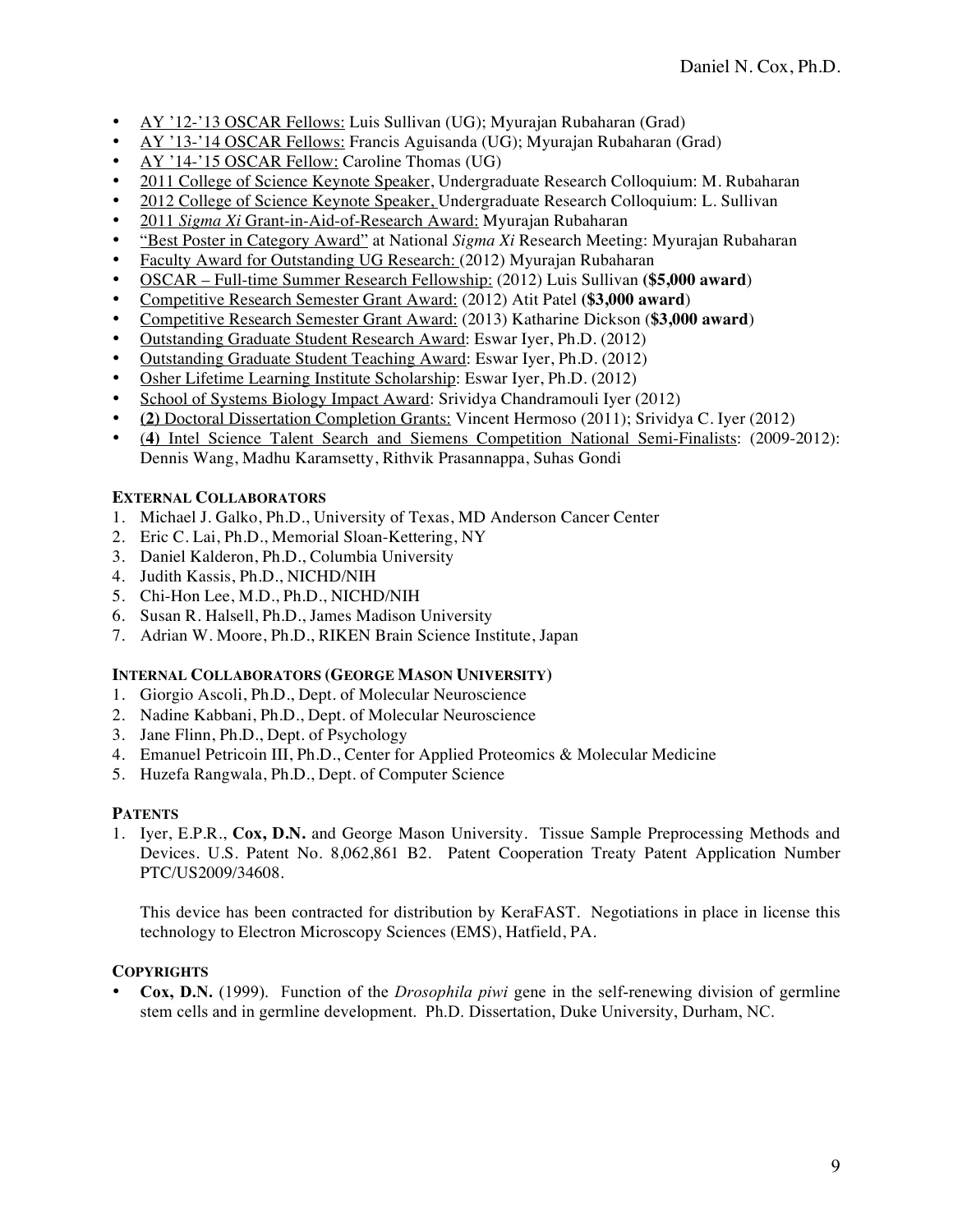## **RESEARCH PUBLICATIONS: (**UNDERGRADUATE CO-AUTHORS) (>1,600 CITATIONS).

- 1. Graybeal, J.J., Bozzelli, P.L., Graybeal, L.L., McKnight, P.E., **Cox, D.N.**, and Flinn, J.M. (2014). Human ApoE ε4 alters circadian rhythm activity, IL-1β and GFAP in CRND8 mice. *J. Alzheimers Dis.* (Epub ahead of print). doi: 10.3233/JAD-132009. **5-year impact factor: 4.39**
- 2. Iyer S. C., Iyer E. P. R., Meduri R., Rubaharan, M., Kuntimaddi, A., Karamsetty M., and **Cox D. N.**  (2013). Cut via CrebA transcriptionally regulates the COPII secretory pathway to direct dendrite development in *Drosophila*. *J. Cell Sci.* **126(20)**:4732-45. **5-year impact factor: 6.40**
- 3. Iyer E.P.R., Iyer S.C., Sullivan L., Wang D., Meduri, R., Graybeal L.L, and **Cox D.N.** (2013). Functional genomic analyses of two morphologically distinct classes of *Drosophila* sensory neurons: Post-mitotic roles of transcription factors in dendritic patterning. *PLoS ONE* **8(8)**: e72434. doi:10.1371/journal.pone.0072434. **5-year impact factor: 4.610**. Acknowledgements: M. Garland, M. Karamsetty
- 4. Sanders, E.M., Nguyen, M., Zhou, K., Hanks, M., Yusuf, K., **Cox, D.N.** and Dumas, T. (2013). Developmental modification of synaptic NMDAR composition and maturation of glutamatergic synapses: Matching postsynaptic slots with receptor pegs. *Biol. Bull.* **224**:1-13. **5-year impact factor: 2.475**
- 5. Iyer, S.C., Wang, D., Iyer, E.P.R., Trunnell, S.A., Meduri, R., Shinwari, R., Sulkowski, M.J., and **Cox, D.N.** (2012). The RhoGEF Trio functions in sculpting class specific dendrite morphogenesis in *Drosophila* sensory neurons. *PLoS ONE* **7(3)**: e33634. doi:10.1371/journal.pone.0033634. **(952 accessions) 5-year impact factor: 4.610**. Acknowledgements: V. Thota, S. Prakash, W. Choudhry, Y. Lau.
- 6. Sulkowski, M.J., Kurosawa, M.S., and **Cox, D.N.** (2011). Growing pains: Development of the nocifensive response in *Drosophila* larvae. *Biol. Bull*. **221**:300-306. *(This manuscript was selected as the cover art for this issue).* **5-year impact factor: 2.475**
- 7. Sulkowski, M.J., Iyer, S.C., Kurosawa, M.S., Iyer, E.P.R., and **Cox, D.N.** (2011) Turtle functions downstream of Cut in differentially regulating class specific dendrite morphogenesis in *Drosophila*. *PLoS ONE* **6(7)**: e22611. doi:10.1371/journal.pone.0022611. **5-year impact factor: 4.610**. Acknowledgements: L. Sullivan, M. Rubaharan, M. Garland.
- 8. Iyer, E.P.R. and **Cox, D.N.** (2010). Laser capture microdissection of *Drosophila* peripheral neurons. *J. Vis. Exp.* **39,** http://www.jove.com/index/details.stp?id=2016, doi: 10.3791/2016.
- 9. Emblom-Callahan, M.C., Chhina, M.K., Shlobin, O.A., Ahmad, S., Reese, E.S., Iyer, E.P., **Cox, D.N.**, Brenner, R., Burton, N.A., Grant, G.M. and Nathan, S.D. (2010). Genomic phenotype of noncultured pulmonary fibroblasts in Idiopathic Pulmonary Fibrosis. *Genomics* **96**:134-145. **5-year impact factor: 3.214**
- 10. Iyer, E.P.R., Iyer, S.C., Sulkowski, M.J. and **Cox, D.N.** (2009). Isolation and purification of *Drosophila* peripheral neurons by magnetic bead sorting. *J. Vis. Exp.* **34**, http://www.jove.com/index/details.stp?id=1599, doi: 10.3791/1599.
- 11. Kuntimaddi, A., Sulkowski, M.J. and **Cox, D.N.** (2007). An organizational strategy for deficiency mapping: A computational approach. *Dros. Inf. Serv.* **90**: 158-162.
- 12. Megosh, H.**\***, **Cox, D.N.\***, Campbell, C., and Lin, H. (2006). The role of PIWI and the miRNA machinery in *Drosophila* germline determination. *Curr. Biol.* **16**, 1-11. (**\***) These authors contributed equally to this work. **5-year impact factor: 11.436**
- 13. Szakmary, A.**\***, **Cox, D.N.\***, Wang, Z., and Lin, H. (2005). Regulatory relationship between *piwi, pumilio* and *bag-of-marbles* in *Drosophila* germline stem cell self-renewal and differentiation. *Curr. Biol.* **15**, 171-178. (**\***) These authors contributed equally to this work. **5-year impact factor: 11.436**
- 14. Shi, S.-H., **Cox, D.N.**, Wang, D., Jan, L.Y. and Jan, Y.-N. (2004). Control of dendrite arborization by an Ig family member, dendrite arborization and synapse maturation 1 (Dasm1). *Proc. Natl. Acad. Sci. USA* **101**, 13341-13345. *(This manuscript was selected as the cover art for this issue)*. **5-year impact factor: 10.591**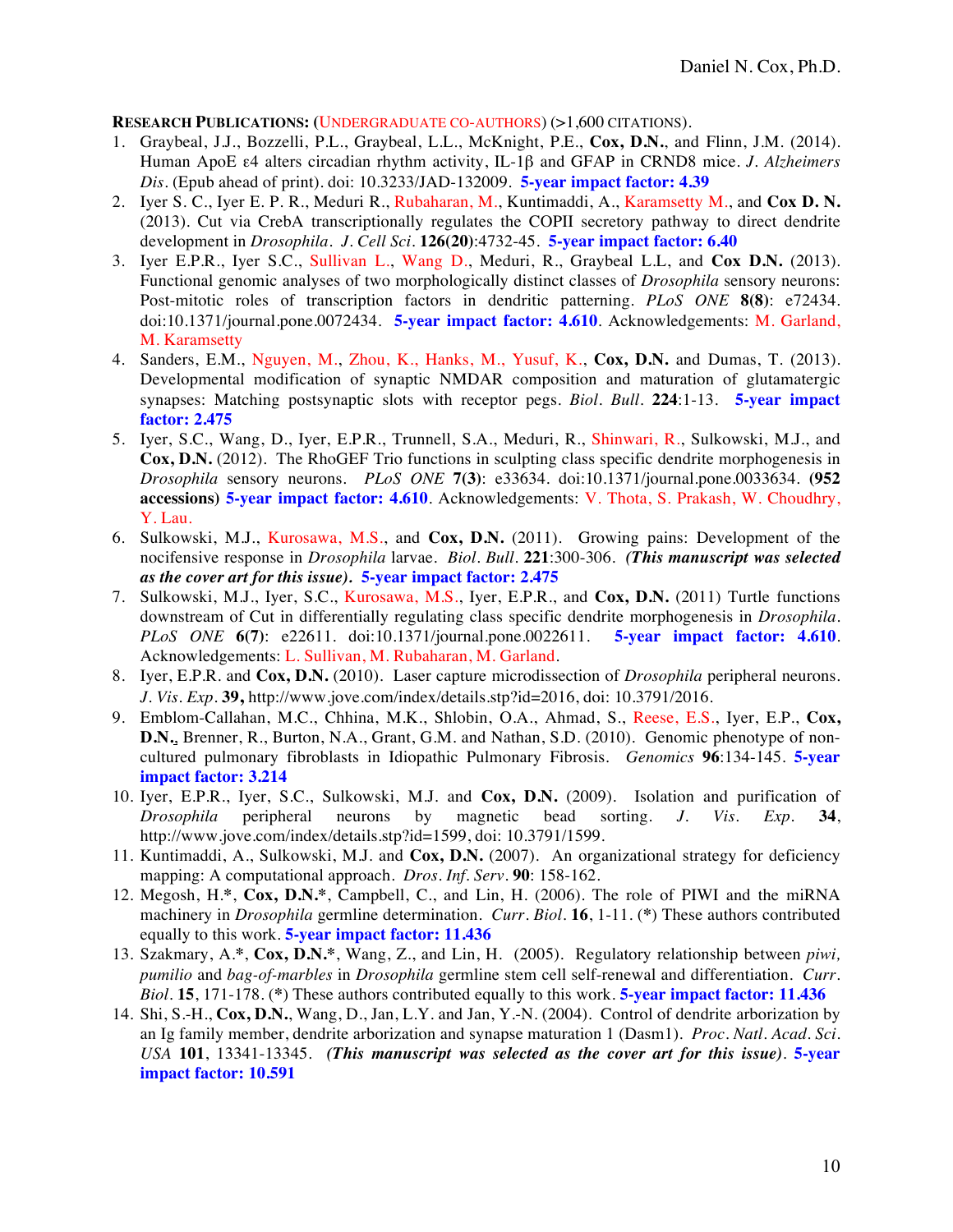- 15. Abdelilah-Seyfried, S., **Cox, D.N.**, Jan, L.Y. and Jan, Y.-N. (2003). Bazooka is a permissive factor for the invasive behavior of *discs large* tumor cells in *Drosophila* ovarian follicular epithelia. *Development* **130**, 1927-1935. **5-year impact factor: 7.476**
- 16. **Cox, D.N.**, Abdelilah-Seyfried, S., Jan, L.Y. and Jan, Y.-N. (2001). Bazooka and atypical protein kinase C are required to regulate oocyte differentiation in the *Drosophila* ovary. *Proc. Natl. Acad. Sci. U.S.A.* **98**, 14475-14480. **5-year impact factor: 10.591**
- 17. **Cox, D.N.**, Lu, B., Sun, T.Q., Williams, L.T. and Jan, Y.-N. (2001). *Drosophila par-1* is required for oocyte differentiation and microtubule organization. *Curr. Biol.* **11**, 75-87.*(This manuscript was selected as the cover art for this issue)*. **5-year impact factor: 11.436**
- 18. King, F.J., Szakmary, A., **Cox, D.N.** and Lin, H. (2001). Yb modulates the divisions of both germline and somatic stem cells through *piwi*- and *hh*-mediated mechanisms in the *Drosophila* ovary. *Mol. Cell* **7**, 497-508. **5-year impact factor: 14.447**
- 19. **Cox, D.N.**, Chao, A., and Lin, H. (2000). *piwi* encodes a nucleoplasmic factor whose activity modulates the number and division rate of germline stem cells. *Development* **127**, 503-514. **5-year impact factor: 7.476**
- 20. **Cox, D.N.**, Chao, A., Baker, J., Chang, L., Qiao, D., and Lin, H. (1998). A novel class of evolutionarily conserved genes defined by *piwi* are essential for stem cell self-renewal. *Genes Dev.* **12**, 3715-3727. **5-year impact factor: 13.892**
- 21. **Cox, D.N.** and Muday, G.K. (1994). NPA binding activity is peripheral to the plasma membrane and is associated with the cytoskeleton. *The Plant Cell* **6**, 1941-1953. **5-year impact factor: 10.648**
- 22. **Cox, D.N.** and Allen, N.S. (1993). Early ionic response of alfalfa root hairs to nodulation factors. *Coll. Acad. North Carolina Acad. Sci.* **39**, 1-13.

# **BOOK CHAPTERS**

- 1. Iyer, E.P.R., Iyer, S.C. and **Cox, D.N.** (2013). Application of cell-specific isolation to the study of dopamine signaling in *Drosophila*. *Methods Mol. Biol.* **964**:215-25. (*Article image selected for book cover art*).
- 2. Letcher, J.M. and **Cox, D.N.** (2012). Adult neural stem cells: isolation and propagation. *Methods Mol. Biol.* **823**:279-293.
- 3. Allen, N.S., Bennett, M.N., **Cox, D.N.**, Shipley, A., Ehrhardt, D.W., and Long, S.R. (1994). Effects of Nod factors on alfalfa root hair Ca<sup>2+</sup> and H<sup>+</sup> currents and on cytoskeletal behaviour. In Adv. in *Mol. Gen. of Plant-Microbe Interactions* **3**, 107-113. M.J. Daniels, J.A. Downie, and A.E. Osbourn (eds.), Kluwer Academic, Netherlands.

# **FEATURED COVER ART**



**Iyer et al. (2013).**  *Methods in Mol. Biol.* **964:215-25**



**Sulkowski et al. (2011).** *Biol. Bull***. 221:300-306**



**Shi et al. (2004).** *Proc. Natl. Acad. Sci. USA*  **101**:**13341-13345**



**Cox et al. (2001).**  *Curr. Biol.* **11**:**75-87**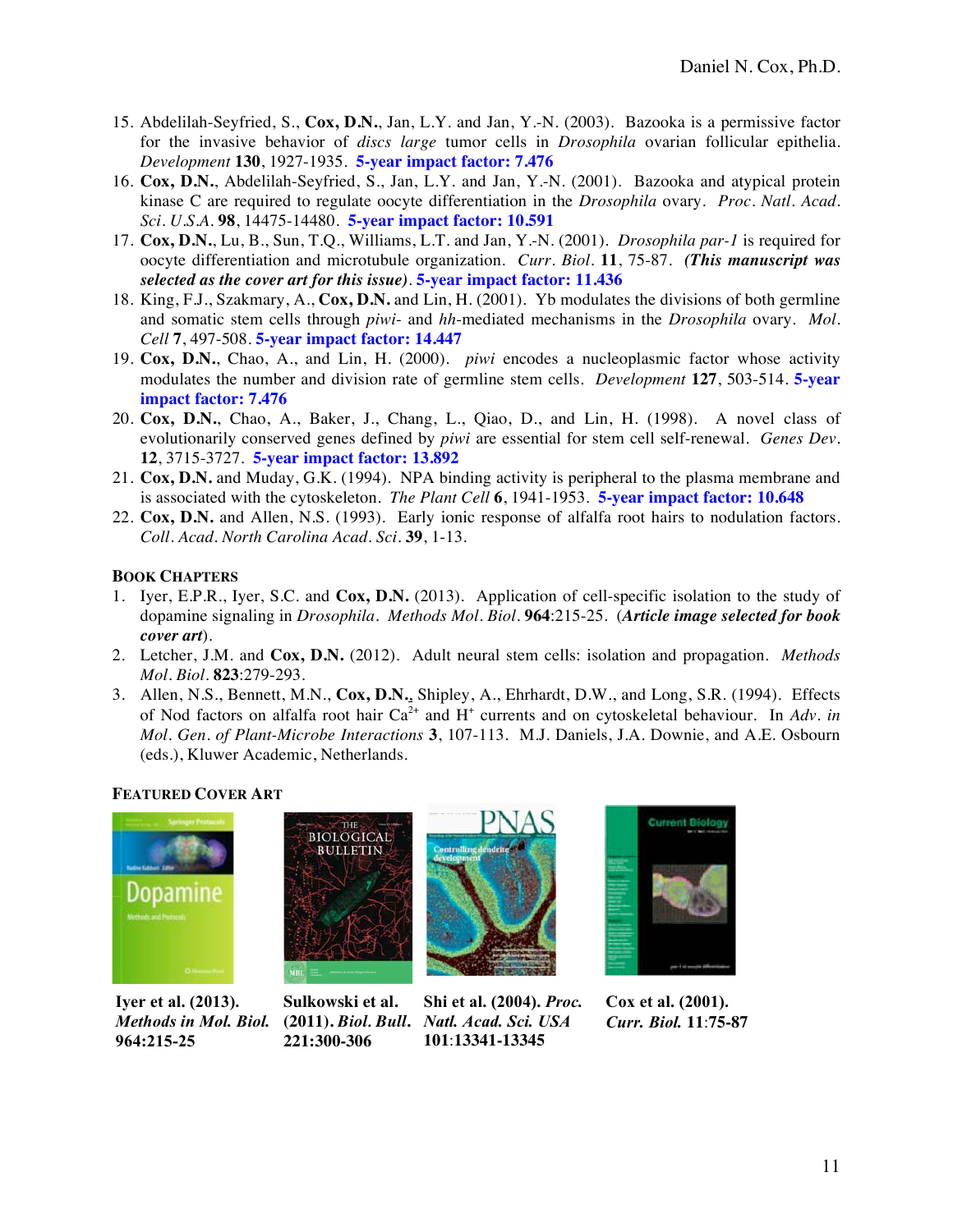## **DOCTORAL DISSERTATION**

Daniel N. Cox, Ph.D., Duke University (1999). Function of the *Drosophila piwi* gene in the selfrenewing division of germline stem cells and in germline development.

## **SELECTED INVITED SEMINARS**

- 1. **Cox, D.N.** (2014). Systems neuroscience driven exploration of dendrite development and nociceptive behavior. Dept. of Biology, University of New England, Biddeford, ME.
- 2. **Cox, D.N.** (2014). "The Why of the Fly". TEDx Conference, George Mason University.
- 3. **Cox, D.N.** (2013). Systems neuroscience driven exploration of dendrite development and behavior. Neuroscience Institute, Georgia State University, Atlanta, GA.
- 4. **Cox, D.N.** (2013). Systems neuroscience driven exploration of dendrite development and behavior. Dept. of Biology, James Madison University, Harrisonburg, VA.
- 5. **Cox, D.N.** (2013). Systems neuroscience driven exploration of dendrite morphogenesis and behavior. National Institutes of Health, Bethesda, MD.
- 6. **Cox, D.N.** (2013). Systems neuroscience driven exploration of dendrite morphogenesis and behavior. Dept. of Biological Sciences, Southern Methodist University, Dallas, TX.
- 7. **Cox, D.N.** (2013). Systems neuroscience approaches to dendritic development and behavior through high-throughput assays and neuromorphometry. Digital Reconstruction of Neuronal Morphology: Recognizing the Breakthroughs Conference. Sponsored by the Burroughs Wellcome Fund.
- 8. **Cox, D.N.** (2013). Elucidating cellular and molecular mechanisms governing dendrite development and behavior. Wake Forest University, Winston-Salem, NC.
- 9. **Cox, D.**N. (2012). Neurogenetic dissection of dendrite morphogenesis and behavior. George Mason University College of Science STEM Accelerator & Biology Undergraduate Program.
- 10. **Cox, D.N.** (2010). Complex transcriptional regulatory networks direct distinct aspects of dendrite arborization and receptive field specification in *Drosophila*. National Institutes of Health, Bethesda, MD.
- 11. **Cox, D.N.** (2010). Cell intrinsic mechanisms mediating class specific dendrite morphogenesis. Dept. of Molecular and Microbiology, George Mason University, Manassas, VA.
- 12. **Cox, D.N.** (2008). Molecular mechanisms governing class specific dendrite morphogenesis. University of Richmond, Richmond, VA.
- 13. **Cox, D.N.** (2007). Molecular mechanisms governing class specific dendrite morphogenesis. James Madison University, Harrisonburg, VA.
- 14. **Cox, D.N.** (2007). Molecular mechanisms governing class specific dendrite morphogenesis. Krasnow Institute for Advanced Study, George Mason University, Fairfax, VA.
- 15. **Cox, D.N.** (2003). Elucidating the molecular mechanisms underlying the acquisition of class specific dendritic morphologies. University of South Florida, Tampa, FL.
- 16. **Cox, D.N.** (2003). Novel immunoglobulin superfamily members direct distinct aspects of *Drosophila*  dendrite morphogenesis. George Mason University, Manassas, VA.
- 17. **Cox, D.N.**, Jan, L.Y. and Jan, Y.-N. (2002). The IgSF molecules, *turtle* and *arbor defective*, mediate distinct aspects of multidendritic neuron dendrite development. The Jane Coffin Childs Memorial Research Fund for Medical Research Fellows Meeting, Lakeville, CT.
- 18. **Cox, D.N.** and Jan, Y.-N. (2001). Molecular mechanisms governing dendritic morphogenesis in the *Drosophila* peripheral nervous system. The Jane Coffin Childs Memorial Research Fund for Medical Research Fellows Meeting, Lakeville, CT.
- 19. **Cox, D.N.** and Lin, H. (2000). Function of the *Drosophila piwi* gene in the self-renewing division of germline stem cells and in germline development. Harold M. Weintraub Symposium, Fred Hutchison Cancer Research Center, Seattle, WA.
- 20. **Cox, D.N.** and Lin, H. (2000). *piwi* and *bag-of-marbles* function antagonistically in regulating the germline stem cell to cystoblast transition during *Drosophila* oogenesis. The 41st Annual *Drosophila* Research Conference, Pittsburgh, PA.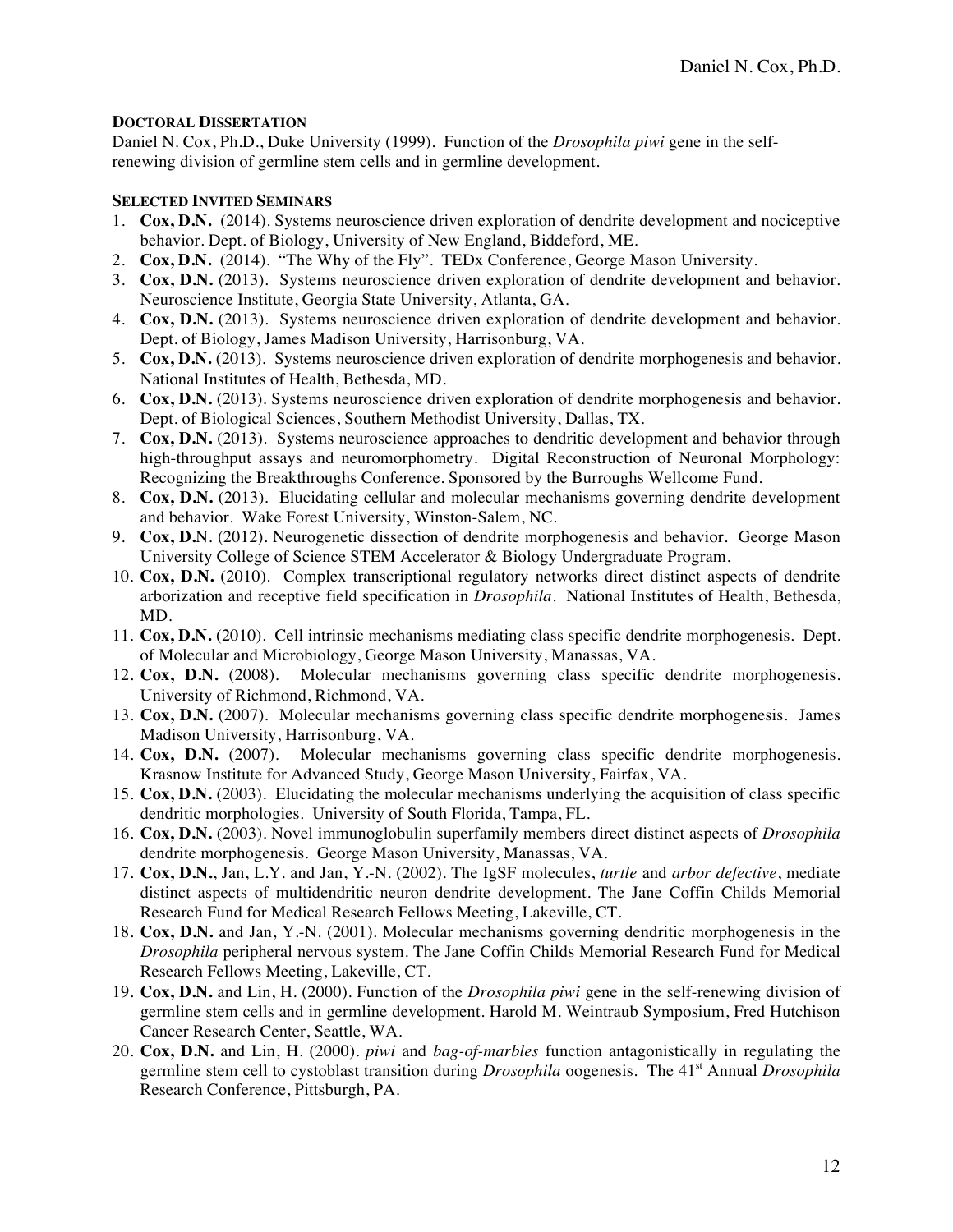- 21. **Cox, D.N.** and Lin, H. (2000). PIWI is a pole plasm component required for pole cell formation, germ cell migration and the maintenance of germline transcriptional quiescence. The  $41<sup>st</sup>$  Annual *Drosophila* Research Conference, Pittsburgh, PA.
- 22. **Cox, D.N.**, Chao, A. and Lin, H. (1999). PIWI is a novel nucleocytoplasmic protein essential for germline stem cell self-renewal. The 40<sup>th</sup> Annual *Drosophila* Research Conference, Bellevue, WA.
- 23. **Cox, D.N.**, Chao, A., Deng, W., Baker, J. and Lin, H. (1998). *piwi*, a novel class of genes required for germline stem cell maintenance in diverse organisms. The 39<sup>th</sup> Annual *Drosophila* Research Conference, Washington, D.C.
- 24. Muday, G.K. and **Cox, D.N.** (1994). Association of the Naphthylpthalamic Acid (NPA) binding protein with the actin cytoskeleton. Gordon Research Conference, Hanover, NH.

#### **SELECTED PUBLISHED ABSTRACTS AND PRESENTATIONS (**UNDERGRADUATE CO-AUTHORS)

- 1. Ascoli, G.A. and Cox, D.N. (2014). Cytoskeletal mechanisms of dendrite arbor shape development. *CRCNS PI Meeting*, Tempe, AZ. (**Platform Oral Presentation)**.
- 2. Turner, H.N., Armengol, K., Iyer, S.C., Sullivan, L., Iyer, E.P.R., Landry, C., Cox, D.N. and Galko, M.J. (2014). Dissection of genetic and molecular bases of noxious cold detection using *Drosophila*  larvae. *Society for Neuroscience*, Washington, DC. *Nanosymposium.* (**Platform Oral Presentation**).
- 3. Nanda, S., Armananzas, R., Parekh, R., Polavaram, S., Cox, D.N. and Ascoli, G.A. (2014). Comparing stochastic growth models to explore the developmental mechanisms of dendritic arbors. *Society for Neuroscience*, Washington, DC.
- 4. Graybeal, L.L., Iyer, S.C., Iyer, E.P.R., Thomas, C., Rubaharan, M., Cox, D.N. (2014). Dissecting the role of autophagy in mediating sensory neuron dendrite homeostasis. 55<sup>th</sup> Annual Drosophila Research Conference, March 26-30, San Diego, CA.
- 5. Clark, S.G., Rubaharan, M., Van, M.J., Iyer, S.C., and Cox, D.N. (2014). Nejire/CBP regulates dendritic complexity by modulating the localization of Dar1.  $55<sup>th</sup>$  Annual Drosophila Research Conference, March 26-30, San Diego, CA.
- 6. Armengol, K., Turner, H., Iyer, S.C., Sullivan, L., Iyer, E.P.R., Landry, C., Galko, M.J. and Cox, D.N. (2014). Genetic and molecular bases of noxious cold detection in *Drosophila* larvae. 55<sup>th</sup> Annual Drosophila Research Conference, March 26-30, San Diego, CA. (**Platform Oral Presentation)**.
- 7. Aguisanda, F., Iyer, S.C., Sivakumar, S., Rubaharan, M., Patel, A., Gondi, S., Iyer, E.P.R., Bortolamiol-Becet, D., Lai, E.C., and Cox, D.N. (2014). miRNome functional analyses reveal complex miRNA-mediated regulatory effects on class-specific dendritic architecture. National Conference on Undergraduate Research (NCUR), April 3-5, University of Kentucky.
- 8. Thomas, C., Graybeal, L.L., Iyer, E.P.R., Iyer, S.C., Rubaharan, M., and Cox, D.N. (2014). Dissecting the role of autophagy in mediating dendrite development in *Drosophila*. National Conference on Undergraduate Research (NCUR), April 3-5, University of Kentucky.
- 9. Bozzelli, P.L., Graybeal, J.J., Graybeal, L.L., Cox, D.N., and Flinn, J.M. (2013). IL-1β mRNA expression, circadian rhythms, and nest building in a hAPP/ApoE  $\varepsilon$ 4 late-onset mouse model of Alzheimer's disease. *Society for Neuroscience*, San Diego: Poster 238.03.
- 10. Iyer, E.P.R., Iyer, S.C., Sullivan, L., Rubaharan, M., Prakash, S., Thota, V., Lau, Y., Das, R., Shaikh, F. and Cox, D.N. (2013). The novel Zn-BED transcription factor, *bedwarfed*, is essential for dendritic growth and scaling. Cold Spring Harbor Laboratory, Neurobiology of *Drosophila* Meeting.
- 11. Iyer, S.C., Rubaharan, M., Sivakumar, S., Meduri, R., Aguisanda, F., Gondi, S., Patel, A., Iyer, E.P.R., Lai, E.C. and Cox, D.N. (2013). miRNome analyses reveal K box miRNAs function in mediating class-specific dendrite homeostasis. Cold Spring Harbor Laboratory, Neurobiology of *Drosophila* Meeting.
- 12. Turner, H., Iyer, S.C., Sullivan, L., Armengol, K., Iyer, E.P.R., Landry, C., Cox, D.N. and Galko, M.J. (2013). Genetic and molecular bases of noxious cold detection in *Drosophila* larvae. Cold Spring Harbor Laboratory, Neurobiology of *Drosophila* Meeting. (**Platform Oral Presentation)**.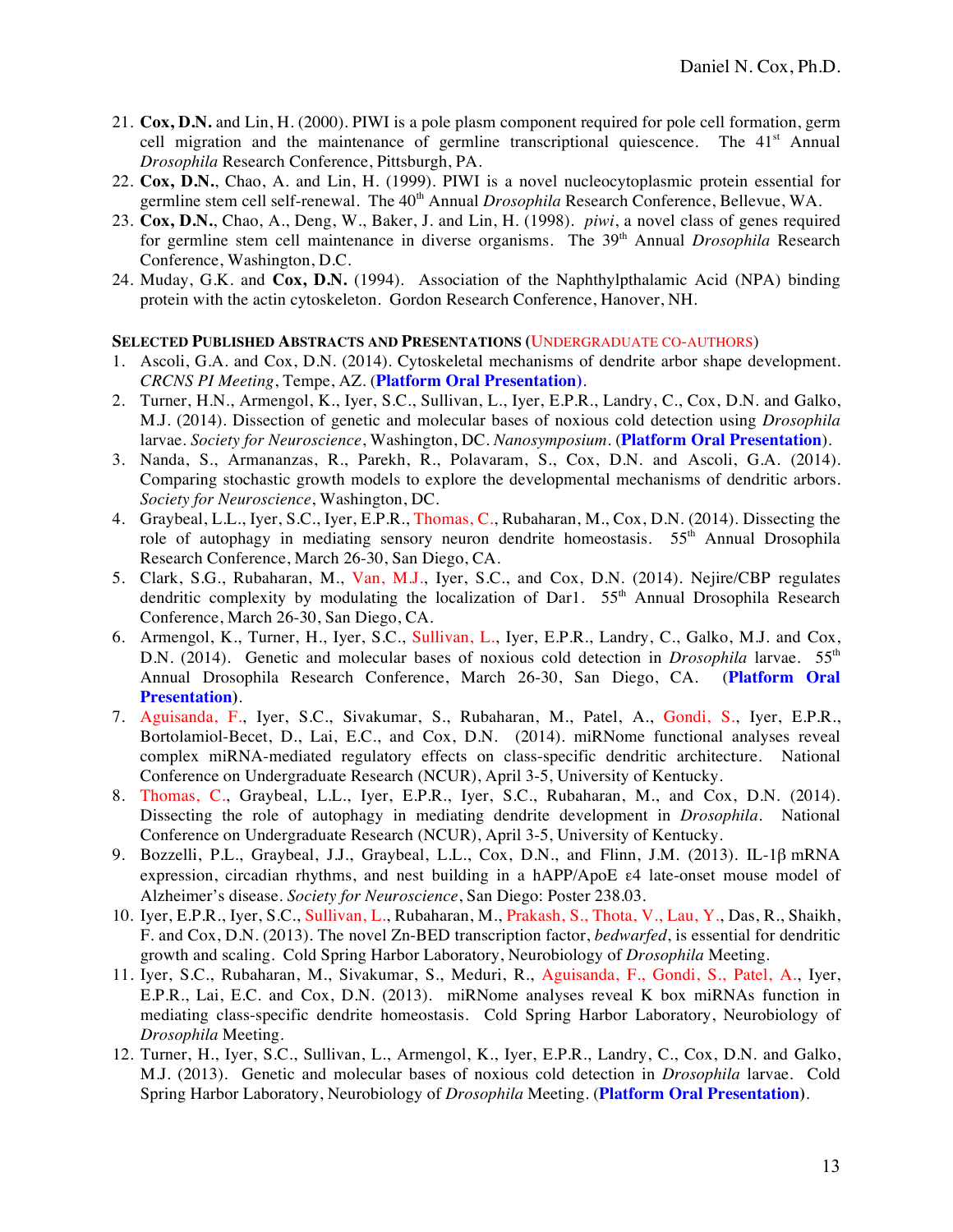- 13. Aguisanda, F., Iyer, S.C., Sivakumar, S., Rubaharan, M., Gondi, S., Patel, A., Iyer, E.P.R., Meduri, R., Bortolamiol-Becet, D., Lai, E.C. and Cox, D.N. (2013). miRNome functional analyses reveal miRNA-mediated regulation of class-specific dendrite morphogenesis. Central Virginia Chapter of Society for Neuroscience (CVCSN), VTCRI, Roanoke, VA. (**Awarded best poster**).
- 14. Graybeal, L., Iyer, S.C., Choudhry, W., Rubaharan, M., Iyer, E.P.R., Clark, S., and Cox, D.N. (2013). Dissecting the role of homeodomain and Hox transcription factors in mediating dendrite development in *Drosophila*. Central Virginia Chapter of Society for Neuroscience (CVCSN), VTCRI, Roanoke, VA.
- 15. Sullivan, L., Iyer, S.C., Armengol, K., Iyer, E.P.R. and Cox, D.N. Investigating the cellular bases of cold nociception in *Drosophila* larvae. Presented at the 54<sup>th</sup> Annual Drosophila Research Conference. April 3-7, 2013, Washington, DC.
- 16. Iyer, E.P.R., Iyer, S.C., Sullivan, L., Lau, Y., Prakash, S., Thota, V., Shaikh, F. and Cox, D.N. The novel Zinc-BED transcription factor, *bedwarfed*, is essential for dendritic growth and scaling. Presented at the 54<sup>th</sup> Annual Drosophila Research Conference. April 3-7, 2013, Washington, DC.
- 17. Rubaharan, M., Iyer, S.C., Iyer, E.P.R. and Cox, D.N. Nejire, a CBP/p300 family transcription factor, regulates dendritic development by modulating the localization of the Krüppel-like transcription factor Dar1 in *Drosophila* da neurons. Presented at the 54<sup>th</sup> Annual Drosophila Research Conference. April 3-7, 2013, Washington, DC.
- 18. Iyer, S.C., Rubaharan, M., Meduri, R., Sivakumar, S., Aguisanda, F., Gondi, S., Patel, A., Iyer, E.P.R., Bortolamiol-Becet, D., Lai, E.C. and Cox, D.N. miRNome analyses reveal K box miRNAs function in mediating class specific dendrite morphogenesis. Presented at the  $54<sup>th</sup>$  Annual Drosophila Research Conference. April 3-7, 2013, Washington, DC. **(Platform Oral Presentation)**
- 19. Thota, V., Prakash, S., Sullivan, L., Lau, Y., Garland, M., Iyer, S.C., Iyer, E.P.R. and Cox, D.N. (2012). Exploring the role of a novel zinc-BED domain containing transcription factor in mediating cytoskeletal architecture during dendrite morphogenesis. Second Annual College of Science Undergraduate Research Colloquium, George Mason University.
- 20. Harendra, P., Iyer, S.C., Iyer, E.P.R., Marr, J. and Cox, D.N. (2012). Automated quantification of larval response to noxious sensory perception. Second Annual College of Science Undergraduate Research Colloquium, George Mason University.
- 21. Choudhry, W., Iyer, S.C., Iyer, E.P.R., Meduri, R., and Cox, D.N. (2012). Dissecting the role of homeodomain and Hox transcription factors in mediating dendrite development in *Drosophila*. Second Annual College of Science Undergraduate Research Colloquium, George Mason University. (Awarded best poster).
- 22. Sullivan L., Iyer, E.P.R., Iyer, S.C., Karamsetty, M., Rubaharan, M., Garland, M., and D. N. Cox. (2011). A genetic suppressor screen identifies downstream effectors mediating *Cut* transcriptional regulation of dendrite morphogenesis. Virginia Academy of Sciences 89<sup>th</sup> Annual meeting, University of Richmond, Richmond, VA.
- 23. Iyer, S. C., Iyer, E.P.R., Meduri, R., Karamasetty, M., Rubaharan, M. and Cox, D. N. (2011). Transcriptional regulation of COPII mediated secretory pathway directs class specific dendrite morphogenesis. Presented at the 52<sup>nd</sup> Annual Drosophila Research Conference, March 31-April 4 2011, at the Town and Country Resort and Conference Centre, San Diego, CA.
- 24. Eswar P. R. Iyer, Srividya C. Iyer, Madhu Karamsetty and Daniel N. Cox. Identification and Characterization of Downstream Effectors Mediating Cut Transcriptional Regulation of Class-Specific Dendrite Morphogenesis via Global Functional Genomic Analyses. Presented at the 52<sup>nd</sup> Annual Drosophila Research Conference, March 31-April 4 2011, at the Town and Country Resort and Conference Centre, San Diego, CA.
- 25. Iyer, S. C., Iyer, E.P.R., Meduri, R., Karamasetty, M., Rubaharan, M. and Cox, D. N. (2011). Transcriptional regulation of COPII mediated secretory pathway directs class specific dendrite morphogenesis. Virginia Academy of Sciences 89<sup>th</sup> Annual meeting, University of Richmond, Richmond, VA.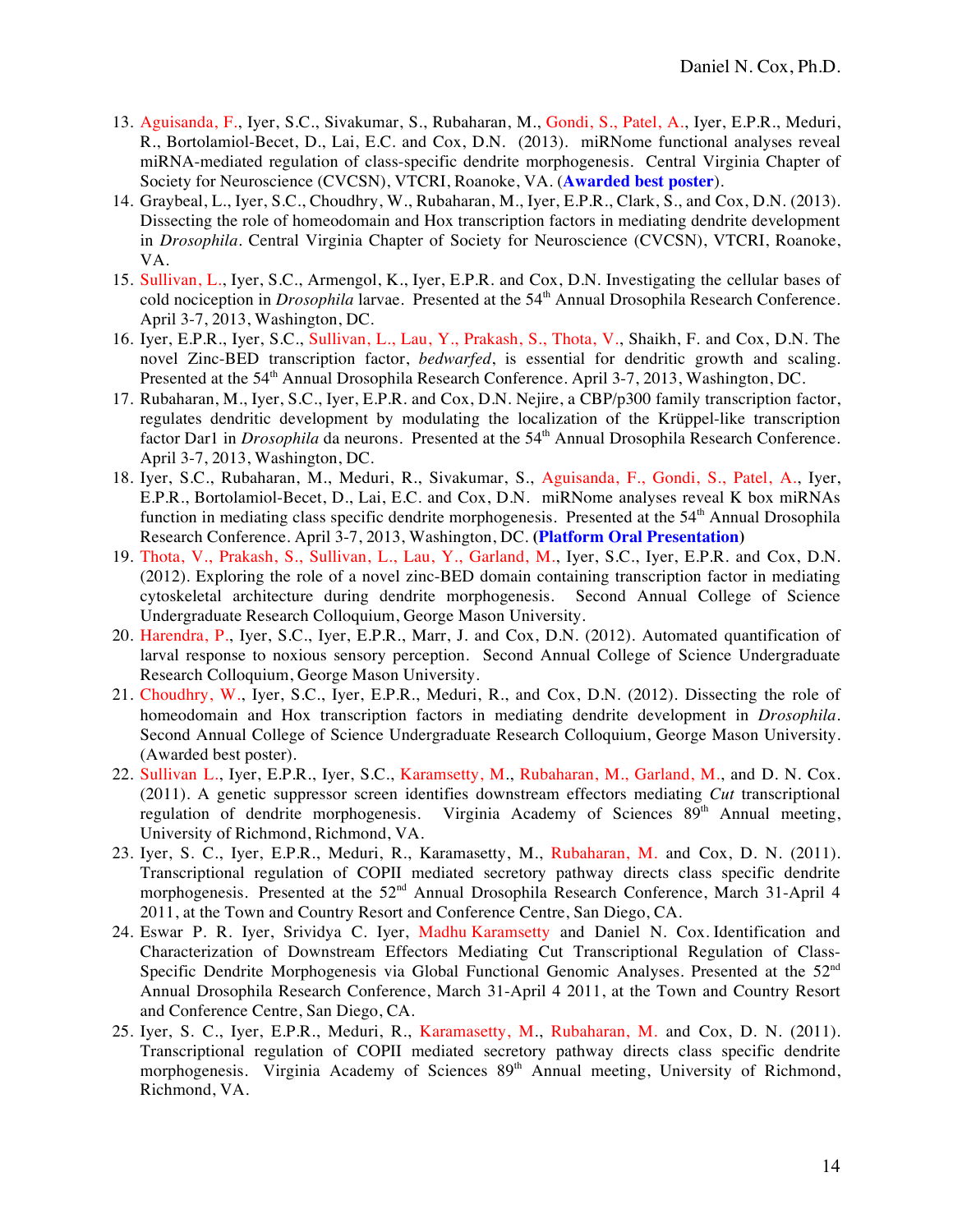- 26. Iyer, E.P.R, Iyer, S.C., Sullivan, L., Karamsetty, M., Rubaharan, M., Garland, M., and Cox, D. N. (2011). Dissecting *Cut-*mediated transcriptional networks regulating class specific dendritic architecture. Virginia Academy of Sciences 89<sup>th</sup> Annual meeting, University of Richmond, Richmond, VA.
- 27. Sullivan, L., Iyer, E.P.R. and Cox, D.N. Characterization of Downstream Effectors Mediating Cut Transcriptional Regulation of Class-Specific Dendrite Morphogenesis via Global Functional Genomic Analyses.

Presented at: 1. *Sigma Xi* Annual Meeting and International Research Conference, Raleigh, NC (2011); 2. Colonial Academic Alliance Undergraduate Research Conference, Old Dominion University, Norfolk, VA (2012); 3. First Annual College of Science Undergraduate Research Colloquium, George Mason University (2011); 4. Virginia Academy of Sciences  $90<sup>th</sup>$  Annual Meeting, University of Richmond, Richmond, VA (2011); 5. National Conference on Undergraduate Research (NCUR) Meeting, Weber State University, Ogden, UT (2012); 6. Central Virginia Chapter of the Society for Neuroscience Annual Symposium, VCU, Richmond, VA (2012). 7. Colonial Academic Alliance Undergraduate Research Meeting, Norfolk State Univ., Norfolk, VA (2012). 8. University-wide Celebration of Student Scholarship, GMU (2012).

- 28. Rubaharan, M., Iyer, S.C., Iyer, E.P.R., and Cox, D.N. Characterization of Dar1 interacting proteins essential for differential cellular localization and regulation of class-specific dendrite development. Presented at: 1. *Sigma Xi* Annual Meeting and International Research Conference, Raleigh, NC (2011); 2. Colonial Academic Alliance Undergraduate Research Conference, Old Dominion University, Norfolk, VA (2012); 3. Second Annual College of Science Undergraduate Research Colloquium, George Mason University (2012); 4. National Conference on Undergraduate Research Meeting, Weber State University, Ogden, UT (2012); 5. Central Virginia Chapter of the Society for Neuroscience Annual Symposium, VCU, Richmond, VA (2012). 6. Colonial Academic Alliance Undergraduate Research Meeting, Norfolk State Univ., Norfolk, VA (2012). 7. College of Science Undergraduate Research Colloquium, GMU (2012). 8. University-wide Celebration of Student Scholarship, GMU (2012).
- 29. Rubaharan, M., Iyer, E.P.R., and Cox, D.N. Investigating the role of RNAi Regulation in Class-Specific Dendrite Morphogenesis.

Presented at: 1. *Sigma Xi* Annual Meeting and International Research Conference, Raleigh, NC (2010); 2. Colonial Academic Alliance Undergraduate Research Conference, Hofstra University, New York, NY (2010); 3. Keynote speaker at the First Annual College of Science Undergraduate Research Colloquium, George Mason University (2011); 4. Virginia Academy of Sciences  $89<sup>th</sup>$ Annual Meeting, Richmond, VA (2010); 5. Bioinformatics and Computational Biology Graduate Student Research Day, George Mason University (2010).

- 30. Osman, W., Iyer, S.C. and **Cox, D.N.** (2011). Class specific dendrite morphology is alternately affected by induced hyperexcitability and suppression of neuronal activity in *Drosophila* da neurons. *Sigma Xi* Annual Meeting, Raleigh, NC.
- 31. Zirzow, A.C., **Cox, D.N.**, Love, D.C. and Hanover, J.A. (2010). O-GlcNAc modification and circadian rhythm in *Drosophila melanogaster*. NIH Summer Internship Program.
- 32. Kurosawa, M.S., Sulkowski, M.J. and **Cox, D.N.** (2010). Investigating the development of nocifensive response in *Drosophila* larvae via optogenetics and thermosensation. *Sigma Xi* Annual Meeting, Raleigh, NC.
- 33. Rubaharan, M., Iyer, E.P.R. and **Cox, D.N.** (2010). The RNAi machinery is essential in the specification of class specific da neuron dendrite morphogenesis. *Sigma Xi* Annual Meeting, Raleigh, NC.
- 34. Garland, M., Iyer, E.P.R. and **Cox, D.N.** (2010). Complex transcriptional regulatory networks govern dendritic arborization in *Drosophila. Sigma Xi* Annual Meeting, Raleigh, NC.
- 35. Boddu, J., Trunnell, S.A., and **Cox, D.N.** (2010). The *Drosophila* spectraplakin, Short stop, differentially regulates da neuron dendrite morphogenesis. *Sigma Xi* Annual Meeting, Raleigh, NC.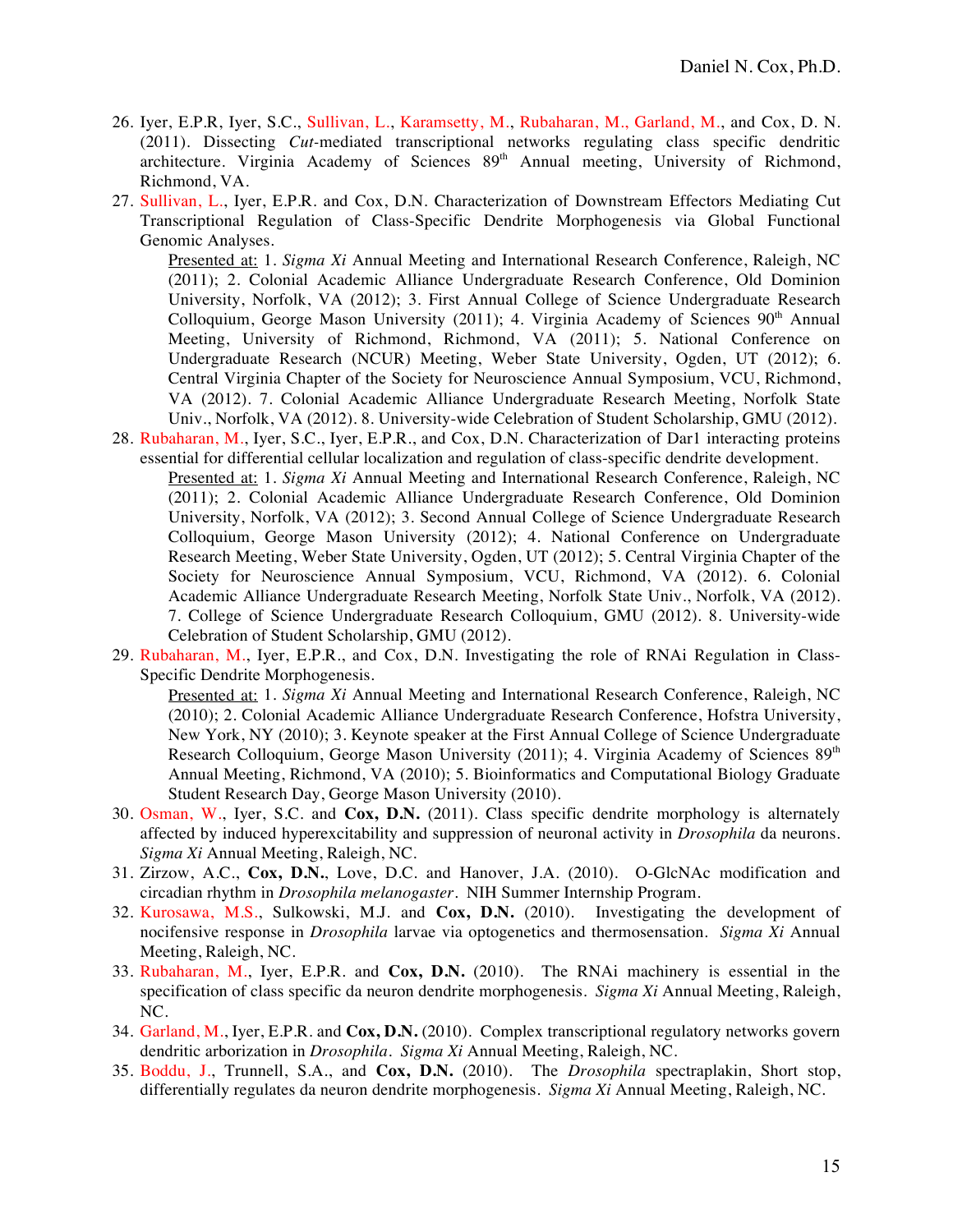- 36. Karamsetty, M., Iyer, E.P.R., and **Cox, D.N.** (2010). Characterization of downstream effectors mediating *cut* transcriptional regulation of class-specific dendrite morphogenesis. Aspiring Scientists Summer Internship Program (ASSIP), George Mason University, Manassas, VA.
- 37. Prasannappa, R., Iyer, E.P.R. and **Cox, D.N.** (2010). Investigating *wingless-*mediated signaling in class specific dendrite morphogenesis. Aspiring Scientists Summer Internship Program (ASSIP), George Mason University, Manassas, VA.
- 38. Sulkowski, M.J., Kurosawa, M.S., Iyer, S.C., Iyer, E.P.R., and **Cox, D.N.** (2010). Turtle, a conserved Ig Superfamily member, differentially regulates class specific dendrite morphogenesis in *Drosophila*. Mid-Atlantic Society for Developmental Biology, Johns Hopkins Univ., Baltimore, MD.
- 39. Iyer, E.P.R., Iyer, S.C., Wang, D., and **Cox, D.N.** (2010). Functional Genomic Analyses of Transcriptional Regulation Mediating Class-Specific Neuron Dendrite Morphogenesis. Mid-Atlantic Society for Developmental Biology, Johns Hopkins Univ., Baltimore, MD.
- 40. Iyer, S.C., Kuntimaddi, A. and **Cox, D.N.** (2010). The COPII Coat Protein Sec31 Regulates da Neuron Dendrite Morphogenesis. Mid-Atlantic Society for Developmental Biology, Johns Hopkins Univ., Baltimore, MD.
- 41. Iyer, E.P.R., Iyer, S.C., Wang, D., and **Cox, D.N.** (2010). Functional Genomic Analyses of Transcriptional Regulation Mediating Class-Specific Neuron Dendrite Morphogenesis. 88<sup>th</sup> Annual Meeting of the Virginia Academy of Sciences, James Madison Univ., Harrisonburg, VA. (Awarded Best Oral Presentation in Session)
- 42. Iyer, S.C., Kuntimaddi, A. and **Cox, D.N.** (2010). The COPII Coat Protein Sec31 Regulates da Neuron Dendrite Morphogenesis. 88<sup>th</sup> Annual Meeting of the Virginia Academy of Sciences, James Madison Univ., Harrisonburg, VA. (Awarded Best Oral Presentation in Session)
- 43. Iyer, E.P.R., Iyer, S.C., Wang, D., and **Cox, D.N.** (2010). Functional Genomic Analyses of Transcriptional Regulation Mediating Class IV da Neuron Dendrite Morphogenesis. Virginia Council of Graduate Schools, 4<sup>th</sup> Annual Graduate Research Forum, Richmond, VA.
- 44. Shinwari, R., Wang, D., Iyer, E.P.R., Iyer, S.C., and **Cox, D.N.** (2010). The *Drosophila* RhoGEF, Trio, Mediates Class-Specific Dendrite Morphogenesis via Differential Regulation of the Actin Cytoskeleton. The 51st Annual *Drosophila* Research Conference, Washington, DC
- 45. Iyer, S.C., Kuntimaddi, A. and **Cox, D.N.** (2010). The COPII Coat Protein Sec31 Regulates da Neuron Dendrite Morphogenesis. The 51<sup>st</sup> Annual *Drosophila* Research Conference, Washington, DC
- 46. Iyer, E.P.R., Iyer, S.C., Wang, D. and **Cox, D.N.** (2010). Functional Genomic Analyses of Transcriptional Regulation Mediating Class-IV da Neuron Dendrite Morphogenesis. The 51<sup>st</sup> Annual *Drosophila* Research Conference, Washington, DC (**Platform Oral Presentation**).
- 47. M. Chhina, S.D. Nathan, M. C. Emblom-Callahan, S. Ahmad, O.A Shlobin, M Lemma, J. E. Chang, R. Brenner, **D. Cox**, E. P. R. Iyer, S. Khandhar, and G. M. Grant (2010). *Immunohistochemistry Analysis for Proliferation Marker in IPF Lung Tissue*. Metropoliton DC Respiratory Society's 2010 Annual Research Meeting*,* Washington, DC.
- 48. Iyer, E.P.R., Iyer, S.C., Wang, D., and **Cox, D.N.** (2010). Functional genomic analyses of transcriptional regulation mediating class specific neuronal dendrite morphogenesis. Bioinformatics and Computational Biology Graduate Student Symposium, George Mason University, Manassas, VA. (Awarded Best Oral Presentation).
- 49. Iyer, S.C., Kuntimaddi, A., Iyer, E.P.R. and **Cox, D.N.** (2010). The COPII coat protein Sec31 regulates da neuron dendrite morphogenesis. Bioinformatics and Computational Biology Graduate Student Symposium, George Mason University, Manassas, VA. (Awarded Best Poster Presentation).
- 50. Shinwari, R., Wang, D., Iyer, E.P.R., Chandramouli, S., and **Cox, D.N.** (2009). The *Drosophila*  RhoGEF, Trio, regulates dendritic complexity via modulation of the actin cytoskeleton. Georgetown University Undergraduate Research Conference, Washington, DC.
- 51. Shinwari, R., Wang, D., Iyer, E.P.R., Chandramouli, S., and **Cox, D.N.** (2009). The *Drosophila*  RhoGEF, Trio, regulates dendritic complexity via modulation of the actin cytoskeleton. Colonial Academic Alliance Undergraduate Research Conference, Towson University.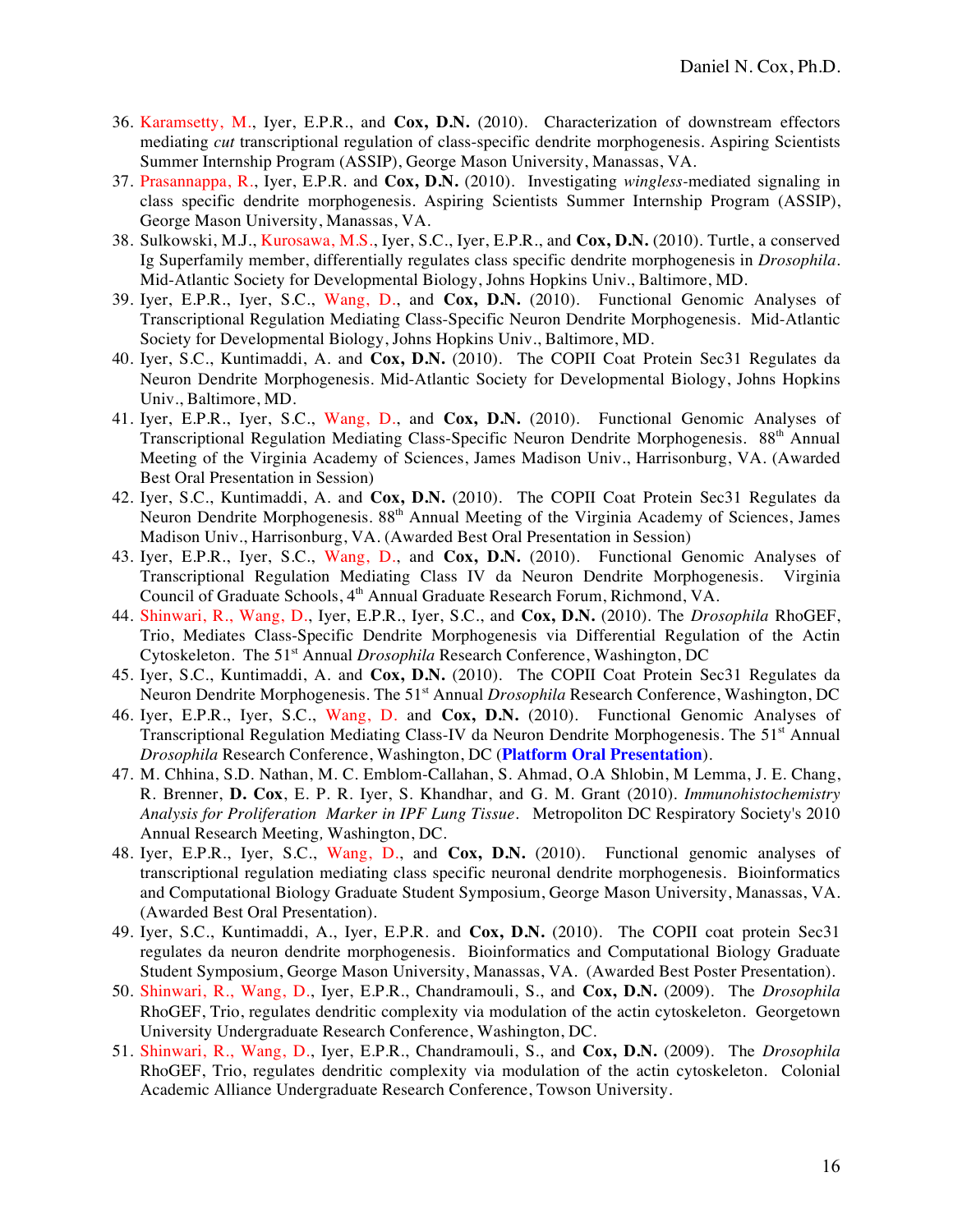- 52. Iyer, E.P.R. and **Cox, D.N.** (2009). Cell isolation methods for investigating class-specific neuron development in the *Drosophila* PNS. The 50<sup>th</sup> Annual *Drosophila* Research Conference, Chicago, IL.
- 53. Iyer, E.P.R. and **Cox, D.N.** (2008). Transcriptional Expression Profiling of Class-Specific Dendrite Morphogenesis. Bioinformatics and Computational Biology Graduate Student Symposium, George Mason University.
- 54. Wang, D. and **Cox, D.N.** (2008). Molecular genetic mechanisms regulating dendrite morphogenesis. Aspiring Scientists Summer Internship Program (ASSIP), George Mason University, Manassas, VA.
- 55. Iyer, E.P.R. and **Cox, D.N.** (2008). A novel device for efficient tissue sample processing. Mid-Atlantic Innovation Showcase.
- 56. Sulkowski, M.J. and **Cox, D.N.** (2007). *turtle*, a novel immunoglobulin superfamily member, is required for dendrite morphogenesis in a subset of *Drosophila* PNS sensory neurons. *Dev. Biol.*  **306**:436-437.
- 57. Sulkowski, M.J. and **Cox, D.N.** (2007). *Turtle*, a novel immunoglobulin superfamily member, is required for dendrite morphogenesis in a subset of *Drosophila* PNS sensory neurons. *Pan American Congress in Developmental Biology.*
- 58. Ferraren, K., Thiagajaran, A. and **Cox, D.N.** (2007). Expression analyses of *Drosophila pGAL4* insertions. Aspiring Scientists Summer Internship Program (ASSIP), George Mason University, Manassas, VA.
- 59. Megosh, H., **Cox, D.N.**, and Lin, H. (2005). Core components of the RNAi machinery are key regulators of the germline fate. The 46<sup>th</sup> Annual *Drosophila* Research Conference, San Diego, CA, March 30 – April 3.
- 60. **Cox, D.N.** and Lin, H. (1997). *piwi*, a gene required for germline stem cell maintenance in *Drosophila*. The 38<sup>th</sup> Annual *Drosophila* Research Conference, Chicago, IL.
- 61. **Cox, D.N.** and Lin, H. (1996). *piwi* is a novel gene required for germline stem cell maintenance in *Drosophila*. Southeast Regional *Drosophila* Meeting, Atlanta, GA.
- 62. Muday, G.K. and **Cox, D.N.** (1995). NPA binding activity is peripheral to the plasma membrane and is associated with the cytoskeleton*. J. Cell Biochem*. **S21A**, J5-411.
- 63. Muday, G.K. and **Cox, D.N.** (1994). Regulation of auxin-transport by *in vitro* changes in cytoskeletal association of the NPA binding protein. *Am. Soc. of Grav.* & *Space Biol.*, Bulletin **6**.
- 64. Muday, G.K. and **Cox, D.N.** (1993). Association of the Naphthylpthalamic Acid (NPA) binding protein with the actin cytoskeleton. *Am. Soc. of Grav.* & *Space Biol.*, Bulletin **7**, C15.

#### **CONTRACTS AND GRANTS**

#### **CURRENT RESEARCH AND TRAINING GRANT SUPPORT:**

1. 7R01NS086082-02 Effective Dates: July 15, 2013 – June 30, 2018 "CRCNS: Cytoskeletal Mechanisms of Dendrite Arbor Shape Development" Role: Principal Investigator Funding Agency: NINDS/NIH

This NIH-supported project seeks to achieve a holistic understanding of the mechanisms underlying emergent features of dendrite arbor shape. The neuroscientific goal of this project is to understand how multiple local interactions of cytoskeleton components during differentiation define mature dendritic arbor shape and its functional integrative properties. The technological goal is to develop a novel investigative approach that integrates & extends previously separate approaches from developmental biology & genetics, *in vivo* confocal imaging & electrophysiology, computer vision, and neuroanatomical modeling.

2. 2R15MH086928-02 Effective Dates: Sept. 21, 2012 – August 31, 2015 "Investigating the Molecular Bases of Class-Specific Dendrite Morphogenesis" Role: Principal Investigator Funding Agency: NIMH/NIH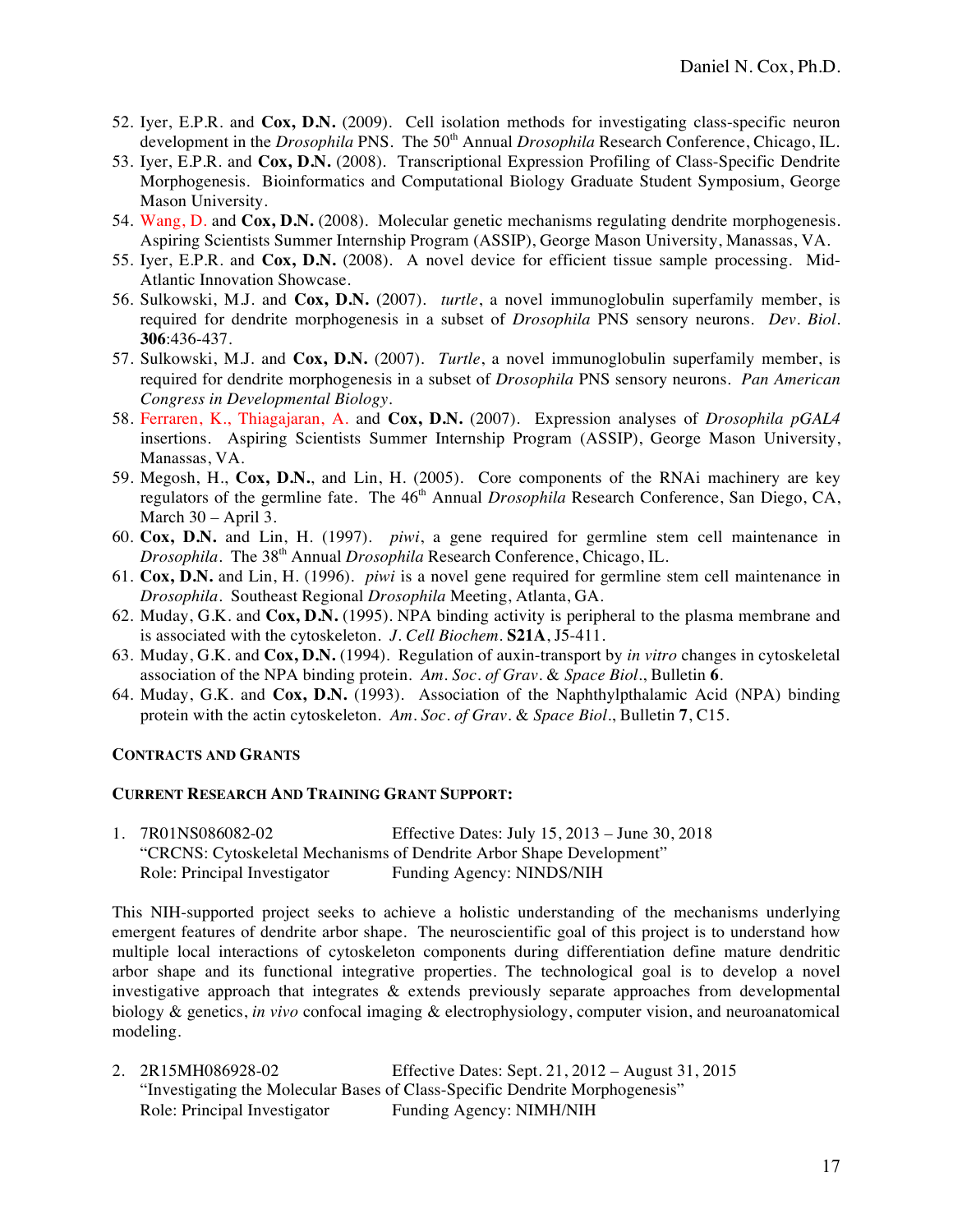This NIH-supported renewal project seeks to investigate the targets of homeodomain transcription factor including autophagy and ribosomal regulation in mediating class-specific dendrite morphogenesis.

3. "Molecular Mechanisms Governing Dendritic Field Specification and Dendritic Tiling" Role: Principal Investigator Effective Dates: January 1, 2009 – December 31, 2014 Funding Agency: Neural Development Fund – Philanthropically Supported

This award supports research targeted at characterizing novel genes implicated in dendritic field specification and dendritic tiling in the *Drosophila* peripheral nervous system.

4. 4-VA Scale Grant Effective Dates: Sept. 1, 2013 – Dec. 31, 2014 "Molecular Dissection of Noxious Cold Nociception" Funding Agency: 4-VA Consortium

This award supports research targeted at characterizing the molecular mechanism via which nociceptive/painful stimuli are detected to elicit specific behavioral responses.

5. Provost Award to Support Biosciences Ph.D. Program, George Mason University Role: Principal Investigator Effective Dates: August 1, 2012 – Aug. 1, 2015

This competitively awarded funding supports recruitment, training, and curricular innovation for the Biosciences, Ph.D. program at George Mason University.

| 6. Scholarship Development Grant (SDG) | Effective Dates: April $1,2014$ – March 30, 2015                                            |
|----------------------------------------|---------------------------------------------------------------------------------------------|
|                                        | "Curriculum Development Grant for Enhancement of the Undergraduate Neuroscience Curriculum" |
| Role: Co-Principal Investigator        | Funding Agency: GMU, OSCAR                                                                  |

This SDG seeks to develop novel coursework and laboratory based exercises for the enhancement of undergraduate education in Neuroscience at George Mason University.

#### **RECENTLY COMPLETED GRANT SUPPORT:**

| 1. 1R15MH086928-01                                                           | Effective Dates: July $1,2009 -$ June 30, 2013 |
|------------------------------------------------------------------------------|------------------------------------------------|
| "Investigating the Molecular Bases of Class-Specific Dendrite Morphogenesis" |                                                |
| Role: Principal Investigator                                                 | Funding Agency: NIMH/NIH                       |

This NIH-supported project seeks to investigate the role(s) of a novel immunoglobulin superfamily gene and transcriptional regulators in mediating class-specific dendrite morphogenesis.

2. Vice President for Research Seed Grant Award, George Mason University "Cellular and Genetic Dissection of Pain Sensation" Role: Principal Investigator Effective Dates: Aug. 1, 2012 – July 31, 2013

This intramurally-supported project seeks to elucidate the cellular, molecular, and genetic bases of pain sensation via a systems biology approach.

|  | 3. J-886 |  | Effective Dates: January $1,2008$ – December 31, 2012 |
|--|----------|--|-------------------------------------------------------|
|--|----------|--|-------------------------------------------------------|